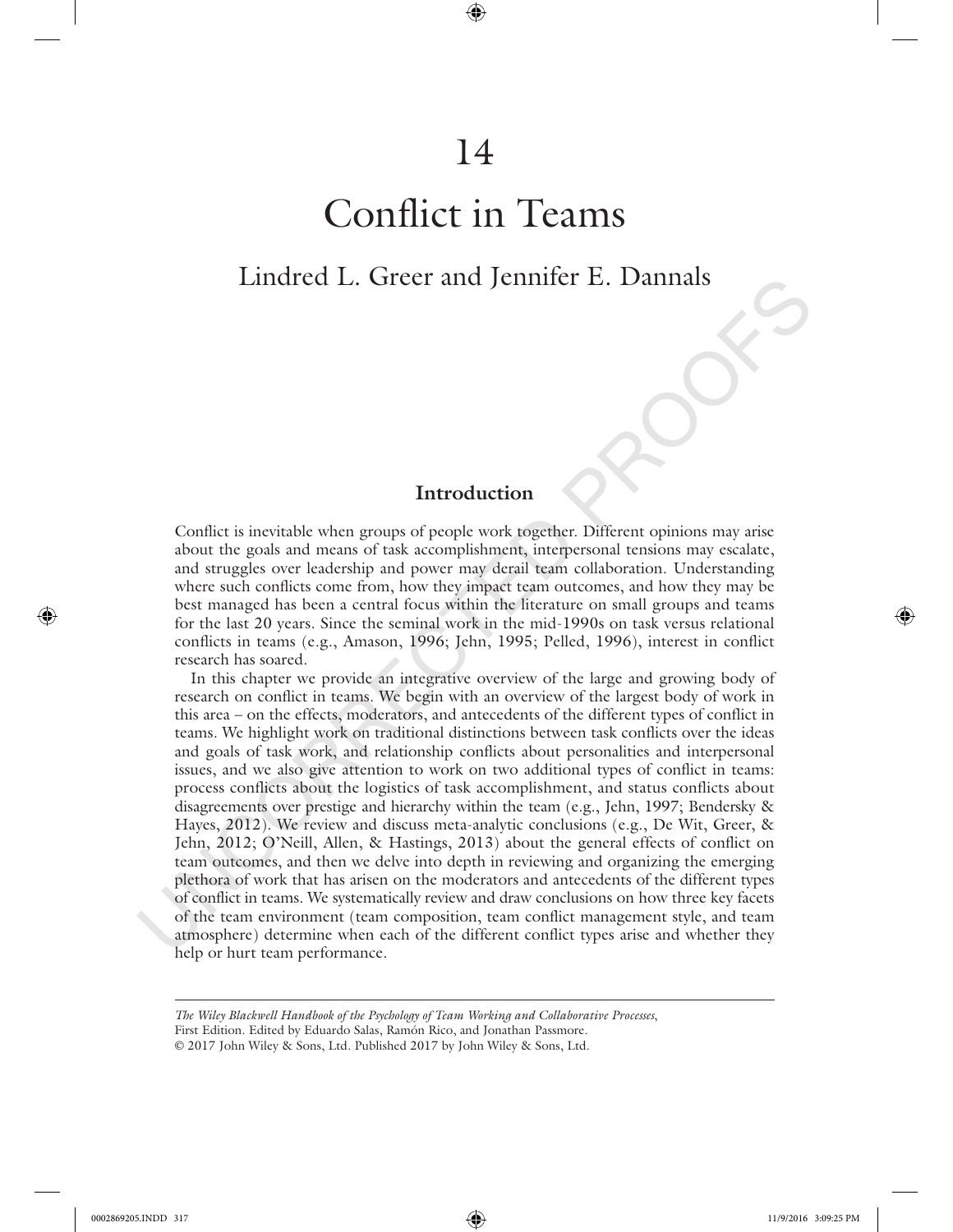⊕

Secondly, we identify and review what we see as promising emergent areas of research on conflict in teams, which do not necessarily rely on traditional distinctions between the conflict types. We highlight three emergent research areas which we feel may be especially critical in understanding the role of conflict in teams: the work on conflict transformation (when one type of conflict is likely to cause another type of conflict; e.g., Arazy, Yeo, & Nov, 2013; Simons & Peterson, 2000), multilevel models that integrate individual conflict behaviors with team level processes over time (e.g., Jehn, Rispens, Jonsen, & Greer, 2013; Korsgaard, Jeong, Mahony, & Pitariu 2008), and research on compositional models of team conflicts (which investigate the possibility that not all members in the team may perceive, experience, or engage in conflicts in the same manner; e.g., Jehn, Rispens, & Thatcher, 2010; Sinha, Sirvanathan, Greer, Conlon, & Edwards, 2014). We review the key theories and findings that have emerged in each of these three areas, and then we move on to our general discussion.

Finally, we conclude our review with a discussion section in which we highlight what we view as being the key conclusions in the team conflict literature at this point in time. We posit that many findings on team conflict, whether in regards to the effects of the conflict types or even to findings in the new emergent models of conflict in teams, can be tied back to two essential factors in teams – team norms (particularly concerning safety, participation, and emotionality) and team status concerns. When team norms can direct group behavior towards work‐focused task conflicts and fewer emotional and personal debates in teams, conflicts are likely to be more beneficial for team performance (e.g., Bradley, Klotz, Postlethwaite, & Brown, 2013; Curseu, Boros, & Oerlemans, 2012; Jehn, Greer, ̧ Levine, & Szulanski, 2008). In contrast, we suggest that status and power disagreements may often be underlying drivers of the negative effects of conflict in teams (Greer, 2014), and that learning how to disentangle status issues from other forms of expressed conflict in teams is critical for research in this area. In sum, we aim with this chapter to provide a state‐of‐the‐art review of the past and present research on intragroup conflict, and we hope by extracting key conclusions from this large and varied literature to refocus conflict research going forward to get at the essence of what's driving conflict in teams – team norms surrounding emotions and participation and underlying status concerns. Assignatin, roong, waaring and reader to the same many compositional modes or<br>team conflicts (which investigate the possibility that not all members in the team may<br>perceive, experience, or engage in conflicts in the same

## **Intragroup Conflict**

Intragroup conflict is defined as the degree to which members have real or perceived incompatible goals or interests (De Wit et al., 2012; Korsgaard et al., 2008). The last 20 years of research on conflict in teams focused mainly on understanding how different types of conflicts, or conflicts about different topics, may differentially affect team outcomes. Four key types of conflict have arisen in the literature: Task, relationship, process, and status conflicts. The two most researched types – task and relationship conflict – stem from the classic distinctions of personal versus work‐related conflicts, as made famous by a set of classic studies in the late 1990s (i.e. Amason, 1996; Jehn, 1995; Pelled, 1996). Task conflicts are defined as disagreements about task content, while relationship conflicts are defined as interpersonal incompatibilities and tensions (De Wit et al., 2012; Jehn, 1995). Because this dichotomy did not adequately capture the range of conflicts that can occur in teams, in 1997, Jehn introduced a third type of conflict in teams – process conflict, defined as disagreements about the logistics of task completion, including roles, responsibilities, and work arrangements. In 2012, Bendersky and Hays added the fourth type of conflict, status conflict, which they defined as disputes over members' relative positions of respect in the team's social hierarchy.

⊕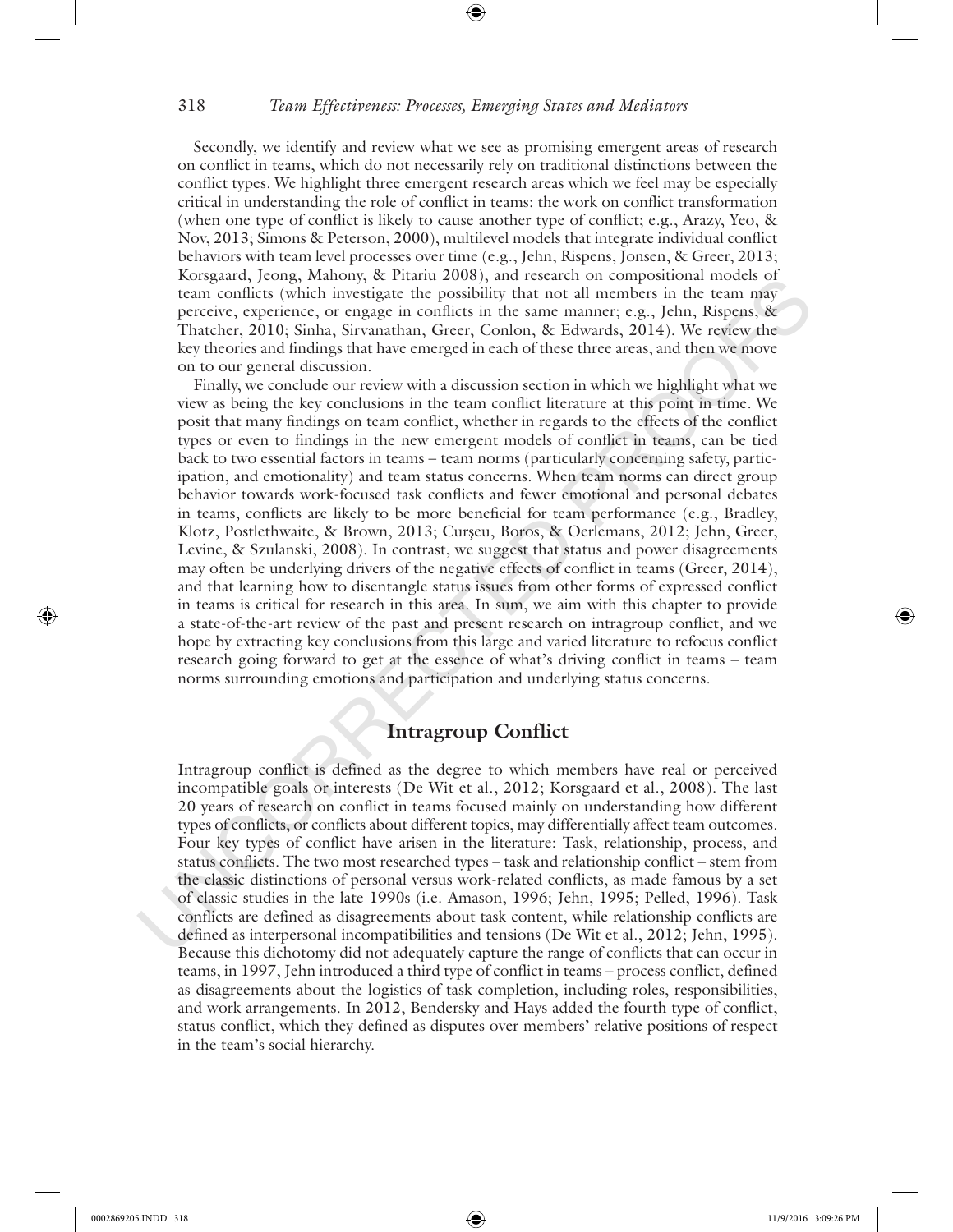⊕

In the following sections, we provide a high‐level overview of current conclusions in the literature on how each of these conflict types impacts team outcomes. For each type of conflict, we review the moderators of the relationship between the conflict type and team outcomes, as well as the antecedents of each conflict type. We group the moderators and antecedents into three primary categories, reflecting member composition (e.g., demographic traits, personalities), member behaviors (e.g., conflict management strategies, emotional coping styles), and team atmosphere (e.g., intrateam trust, respect). For each conflict type, we conclude by providing a summary of what we feel are the key underlying issues, and as well as discussing possible solutions and research directions, in order to truly unpack and understand the nature and effects of each conflict type.

## **Task Conflict**

The most researched form of intragroup conflict is task conflict (De Wit et al., 2012). The debate on the functionality of task conflict has been one of the more vigorous and contested debates in the teams' literature. Early work by Jehn (1994; 1995) suggested that task conflict could improve team performance. The debates and exchange of information that accompanies task conflict can improve member understanding of the task at hand (Amason, 1996; Choi & Sy, 2010), and lead to higher quality and more creative team outcomes (Matsuo, 2006). However, task conflicts can also become emotional and thus can distract members from the task at hand (Jehn, Greer, Levine, & Szulanksi, 2008) and resolving such escalated task conflicts can consume considerable time (Jehn et al., 2013). In the first meta‐analysis of this literature, De Dreu and Weingart (2003) found support for the negative side of task conflicts: all forms of team conflict, including task conflict, negatively impacted all forms of team outcomes, including team performance. However, emerging research on task conflict complicates this somewhat simplistic picture of the effects of conflict. Interestingly, in the meta‐analysis by De Wit and colleagues (2012), task conflict had neither a positive nor negative effect on team performance – rather, it was entirely dependent on the context and, more specifically, on the degree to which task conflicts co‐occurred with relationship conflicts. In a subsequent analysis, in which the authors only examined studies containing both conflict types and conflict management behaviors, the authors actually even find a significant positive effect of task conflict on performance, and even satisfaction (DeChurch, Mesmer‐Magnus, & Doty, 2013). Rather than continuing to examine the main effect of task conflict in teams, this research suggests that it is prudent to consider factors that may moderate task conflict's relationship with team outcomes. commet type, we conclude oy providing a samilary of winds we then are the set of macroscopic sistes, and as well as discussing possible solutions and research directions, in order to truly unpack and understand the nature

#### Moderators of the effects of task conflict

In an effort to understand the exact conditions under which task conflict is likely to help or hurt team performance, a number of studies have begun to examine moderators of the relationship between task conflict and performance. At the meta‐analytic level, De Wit and colleagues (2012) found that a primary moderator of the task conflict–team outcome relationship (including both satisfaction and team performance) was the degree to which relationship conflicts co‐occurred with task conflicts. When task conflicts did not become personal, they found that task conflicts had the potential to be more positive for team performance. Similarly, Shaw and colleagues (2011), examining work teams in Taiwan and Indonesia, found that relationship conflict moderated the effects of task conflict on performance, such that task conflict linearly harmed performance when relationship

⊕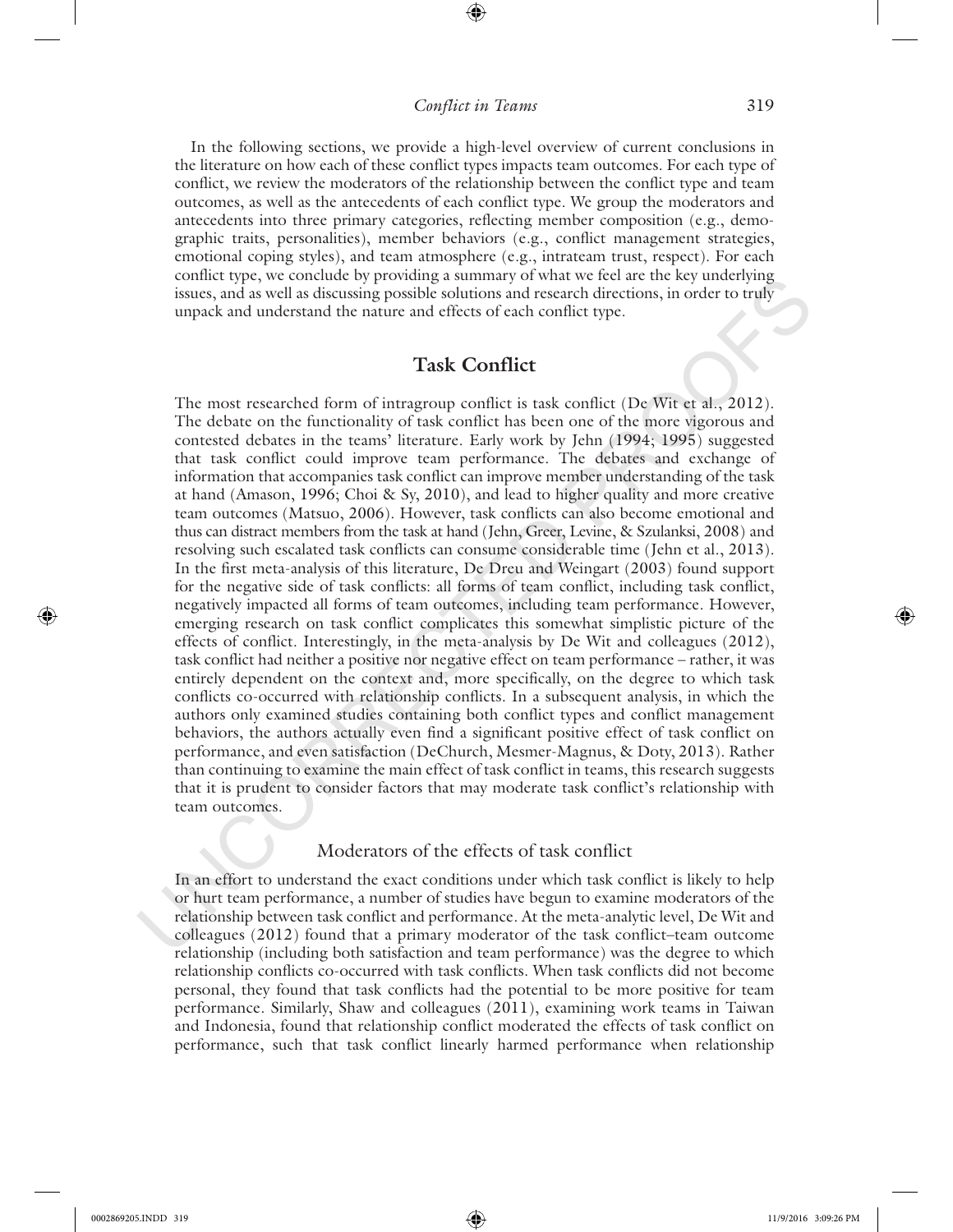conflict was high, but had a curvilinear relationship with performance when relationship conflict is low, such that very low and very high levels of task conflict harmed team performance at low levels of relationship conflict. Their results provided some suggestion that these effects would also hold for team member satisfaction as well.

Why might the co-occurrence of task and relationship conflicts nullify the benefits of task conflicts? De Wit, Jehn, and Scheepers (2013) found that when relationship conflicts were present during task conflicts, members were more rigid in holding onto suboptimal decision processes and engaged in more biased usage of information. This shift in team processes in turn led to negative effects on team decision outcomes. Taken together, the effects of task conflict on team outcomes are highly dependent on the degree to which relationship conflicts are present and task conflicts become personal. The benefits of task conflict seem to be only found in situations where personal, relationship concerns can be kept completely outside the conflict.

To identify when task conflicts become inflamed and personal, researchers have looked at several aspects of teams, including the team composition, team behaviors, and the team atmosphere. In terms of team composition and behaviors, both member personalities and coping styles matter in determining the effects of task conflict and team outcomes. Curseu, ̧ Boros, & Oerlemans (2012) find that the personalization of task conflicts can be reduced in teams that are effective at emotion regulation, and that employ problem‐focused coping strategies (Pluut & Curseu, 2013). Similarly, task conflicts are also more likely to be productive for team performance when members have a high average level of emotional stability and openness, as Bradley et al. (2013) demonstrated in a study 117 student teams.

Conflict management strategies are also relevant. Task conflicts are best for team performance when teams let the task conflict play out and do not engage in high levels of conflict management (Tekleab, Quigley, & Tesluk, 2009). These teams show improved group cohesion and, indirectly, thus show improved group outcomes. However, other research suggests that task conflicts are more positive for group outcomes when task conflicts are actively managed and members engage in agreeable behaviors (DeChurch & Marks, 2001).

There has also been much research on the role of team atmosphere in moderating the effects of task conflict on group outcomes. For example, when team interests in the task conflict are high – such as when the issue is of high importance to the team (Rispens, 2012), or when intrateam trust is high (Choi & Cho, 2011; Simons & Peterson, 2001), conflicts are less likely to become emotional and personalized (Rispens, 2012). Members are then more likely to focus on the task at hand and prioritize team needs above individual emotional concerns. This increases the likelihood that task conflicts can be decoupled from relationship conflicts, and thereby makes task conflict more beneficial to team performance. Interestingly, De Clercq, Thongpapani, and Dimov (2009) find that while trust may reduce the emotionality associated with task conflict, it can also reduce the expression of wilder ideas and thus may reduce group creativity. Finally, the task type has been shown to matter – Jehn (1995) found that task conflicts were more positive for performance on nonroutine, rather than routine, tasks in her classic study of manufacturing teams. Similarly, Puck and Pregernig (2014) found that task conflicts were more useful (less negative) on nonroutine, creative brainstorming tasks than on decision‐making tasks. accessors and cugage to more based using to internal the central theorem. This simulate processes in turn led to negative effects on team decision outcomes. Taken together, the effects of rask conflict on team antomos are

Task conflicts are also of more benefit to groups when groups have norms that encourage open communication (Jehn, 1995; Jehn, Greer, Levine, & Szulanski, 2008) and positive social interactions (De Clercq et al., 2009). Fairchild and Hunter (2014) found in a field study of 55 design teams that when participative safety is high, task conflicts are most likely to promote team creativity. Similarly, Bradley and colleagues (2012) found task conflict most benefited group performance when psychological safety was high. Lastly, Bendersky

↔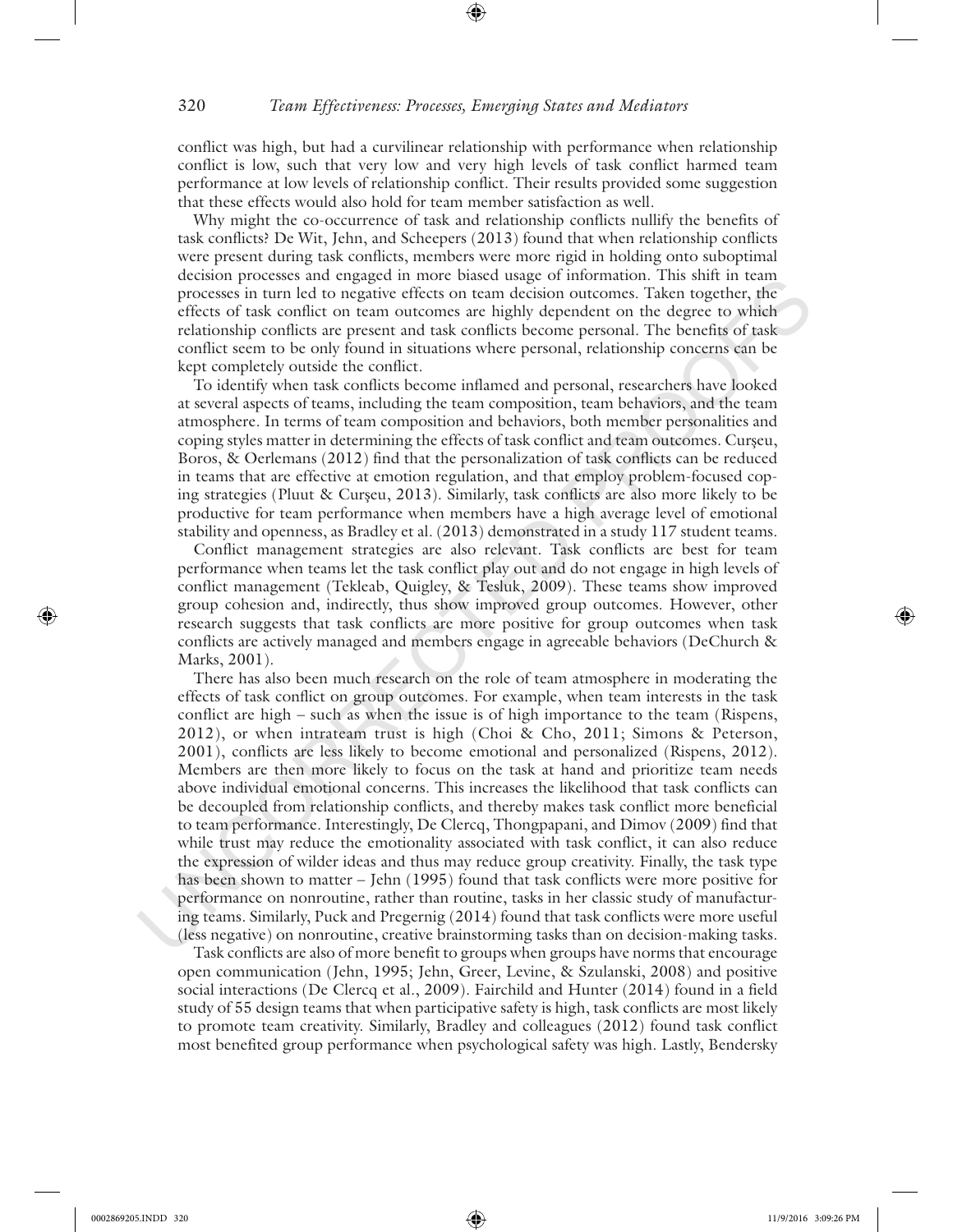⊕

and Hays (2012) found that task conflicts were more likely to benefit performance in the absence of status conflicts. When status conflicts co-occurred with task conflict, task debates escalated and became personal, owing to the higher personal stakes involved for members. However, when members could separate ego and reputation concerns from their task debates, task conflicts had the potential to improve team functioning.

*Antecedents of task conflict* Given the potentially performance enhancing effects of task conflict, a number of researchers have sought to identify when task conflicts are most likely to occur. Informational (sometimes called functional) diversity is positively related to task conflict (Jehn, Chadwick, & Thatcher, 1994; Jehn, Northcraft, & Neale, 1999; Mooney, Holahan, & Amason, 2007; Pelled, Eisenhardt, & Xin, 1999). Ayub and Jehn (2014) found national variety to positively relate to task conflict, and in earlier work in 2010, they also found national diversity, particular when members had nationalistic attitudes, to positively relate to task conflict. Vodosek (2007) found cultural diversity to be positively related to task conflict, as did Elron (1998). And Jehn (1994) found value diversity to be positively related to task conflict (note that this effect did not hold in later work, such as Jehn et al., 1999). count, a number of reacted method and the sought in other in the soudhear of reactions and the context method of the method of the scale of the factor and the context context context is positively related to task conterio

Chun and Choi (2014) found that teams in which members have a high need for achievement were more likely to have task conflicts. Bono, Boles, Judge, and Lauver (2002) found that teams that had differences in members' level of extraversion were more likely to have task conflicts. And Barsade, Ward, Turner, and Sonnenfeld (2000) found that the mean level of trait negative affect in a team was positively related to the level of task conflict in the team. Finally, Mooney et al. (2007) found that group size was positively associated with task conflict in teams.

Other forms of team composition have also been examined as antecedents of task conflicts. For example, demographic faultlines, or the simultaneous alignment of multiple member demographic characteristics in such a way that clearly demarcated subgroups form, have been linked to task conflict. Some have found faultlines to be positively related to task conflict (e.g., Choi & Sy, 2010; Li & Hambrick, 2005), while others have shown faultlines to negatively relate to task conflict (e.g., Thatcher, Jehn, & Zanutto, 2003). Thatcher and Patel (2011) conclude in their meta‐analysis that, on average, demographic faultlines are most likely to positively relate to the occurrence of task conflict in teams.

Further research examines the role of team atmosphere in provoking task conflict. For example, Spell, Bezrukova, Haar and Spell (2011) find an association between distributive injustice and task conflict, and Mooney et al. (2007) find an association between team goal uncertainty and task conflict. Teams with more positive group states, such as trust, respect and cohesion (Jehn & Mannix, 2001) or group identification (Mooney et al., 2007), are also associated with lower levels of task conflict in teams.

In terms of the team and organizational context, in a study of 193 sales departments in Japanese firms, Matsuo (2006) found customer orientation to be positively related to the likelihood of task conflicts occurring in the groups. In a study comparing virtual teams to co‐located teams, Hinds and Mortensen (2005) found more task conflicts in distributed rather than collocated teams, and that shared context and spontaneous communication reduced task conflicts, particularly in distributed settings. Chen (2006) found that task conflicts were more common (and more positive for performance) in technology-driven project teams than in service‐driven project teams.

*Conclusions on task conflict* Task conflicts remain an interesting venue for future research. Of all the conflict types, task conflicts continue to show the strongest possibility to benefit team outcomes (De Wit et al., 2012), particularly team performance. However,

⊕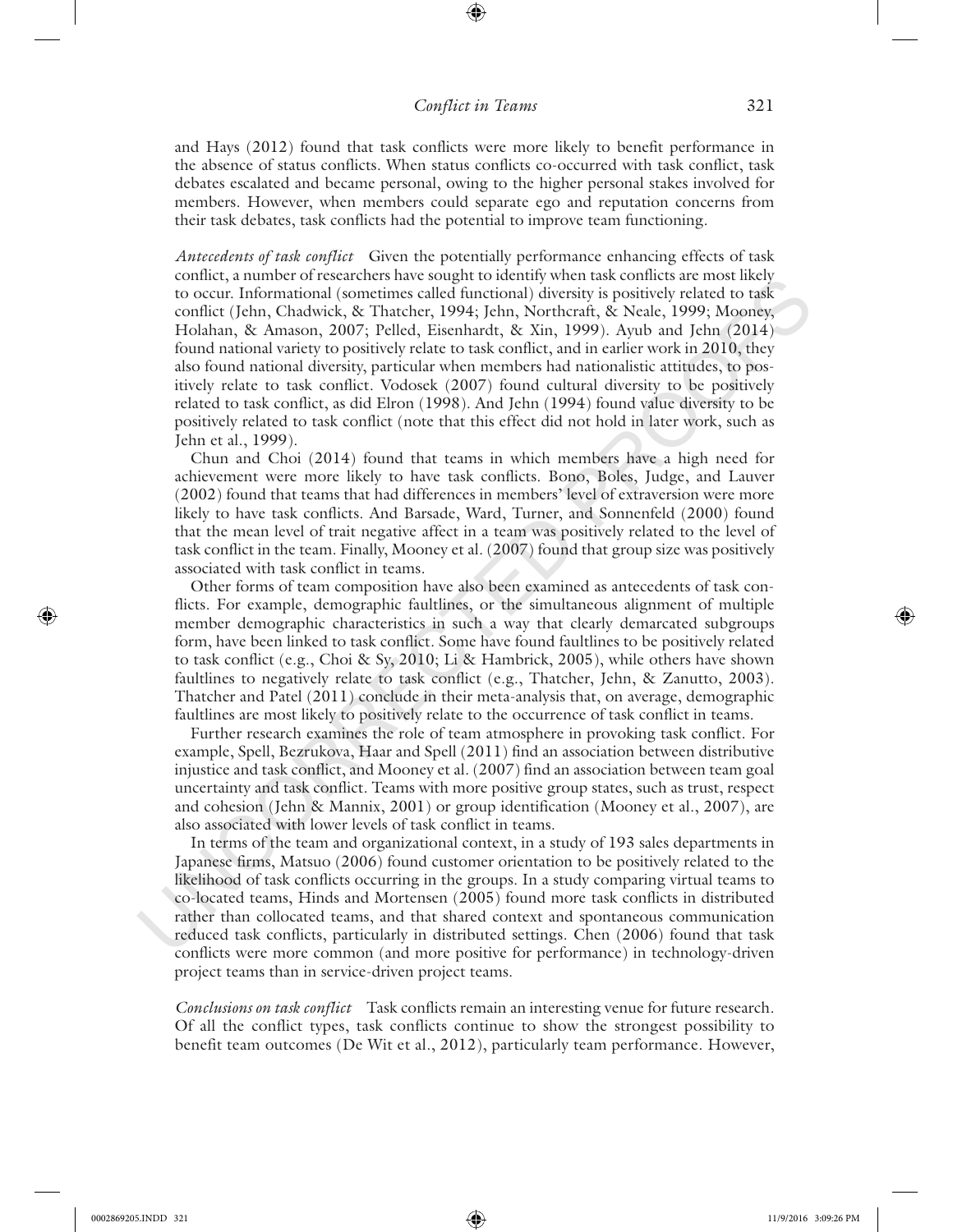⊕

the conditions under which task conflicts are able to live up their potential are admittedly narrow (De Dreu, 2008). Solving this mystery – of identifying exactly when task conflicts may benefit performance – has sparked an enormous sure of research in the last few years. Across this growing body of work, a key conclusion seems to be that in order to achieve the benefits of task conflict, the effective management of task conflict is critical: task conflicts are most positive for teams when they are less personal and emotional (e.g., Bradley et al., 2013; Choi & Cho, 2011; Curseu et al., 2012) and when teams have open, psychologically safe norms surrounding communication (Bradley et al., 2012; Fairchild & Hunter, 2014; Jehn, Greer, Levine, & Szulanski, 2008). In future research on task conflict, continuing to pinpoint the exact situations and conditions where task conflict may benefit team outcomes is important. Additionally, theoretical and empirical work on the multilevel dynamics of how task conflicts are expressed, and how this impacts team outcomes is promising. For example, Jehn et al. (2013) propose that task conflicts are most likely to benefit performance when they are resolved when only members who authentically disagree with the task strategy are involved. Once members join in the task conflict because of heightened emotions or for political siding, the benefits of task conflict are lost. As such, this suggests that multilevel, temporal views of task conflict may provide valuable insight into extracting the benefits of task conflict moving forward. psyconogramy sate normalism communication to praise the method and the regarding of the regarding to principal the east state in the regarding to principal term in our commission from the east of the reaction of the reacti

## **Relationship Conflict**

The second most commonly studied form of conflict is relationship conflict (De Wit et al., 2012). In general, the vast majority of the literature has proposed and found that relationship conflicts harm team outcomes. Relationship conflicts are often highly emotional (Chen & Ayoko, 2012) and damage ongoing relationships and cohesion within the team (De Dreu & Weingart, 2003), which in turn can harm team outcomes (Greer, 2012). Relationship conflicts can worsen individual mood and can even have physiological consequences, such as increases in somatic complaints (Meier, Gross, Spector, & Semmer, 2013).

*Moderators of the effects of relationship conflict* Given that a key reason why relationship conflicts can harm group outcomes is the emotionality associated with relationship conflicts, Jehn, Greer, Levine, and Szulanski (2008), examined what would happen when relationship conflicts varied in their emotionality. They found in a study of student teams that relationship conflicts were only negative for group climate and viability when emotionality in the team was high. When relationship conflicts were not surrounding by a high level of negative emotions, they no longer harmed the group.

What makes relationship conflict more or less harmful for team outcomes? In terms of team composition, Duffy, Shaw, and Stark (2000) found that in interdependent student groups, low self‐esteem made the effects of relationship conflict on individual performance and absenteeism worse. In terms of member behaviors, De Dreu and Van Vianen (2001) looked at the role of conflict management behaviors in reducing the negative effect of relationship conflict on group outcomes – they found in a study of 27 organizational teams that avoiding responses were the best way to manage relationship conflicts. Collaborating or contending during relationship conflicts only served to derail teams more from effective task accomplishment (De Dreu & Van Vianen, 2001). Similarly, Jehn (1995) found that when teams had conflict‐avoidant norms, the negative effects of relationship conflict on group satisfaction and member liking were reduced. This may explain why employing the emotion regulation strategy of distraction can reduce the negative outcomes associated with relationship conflicts (Griffith, Connelly, & Thiel, 2014).

⊕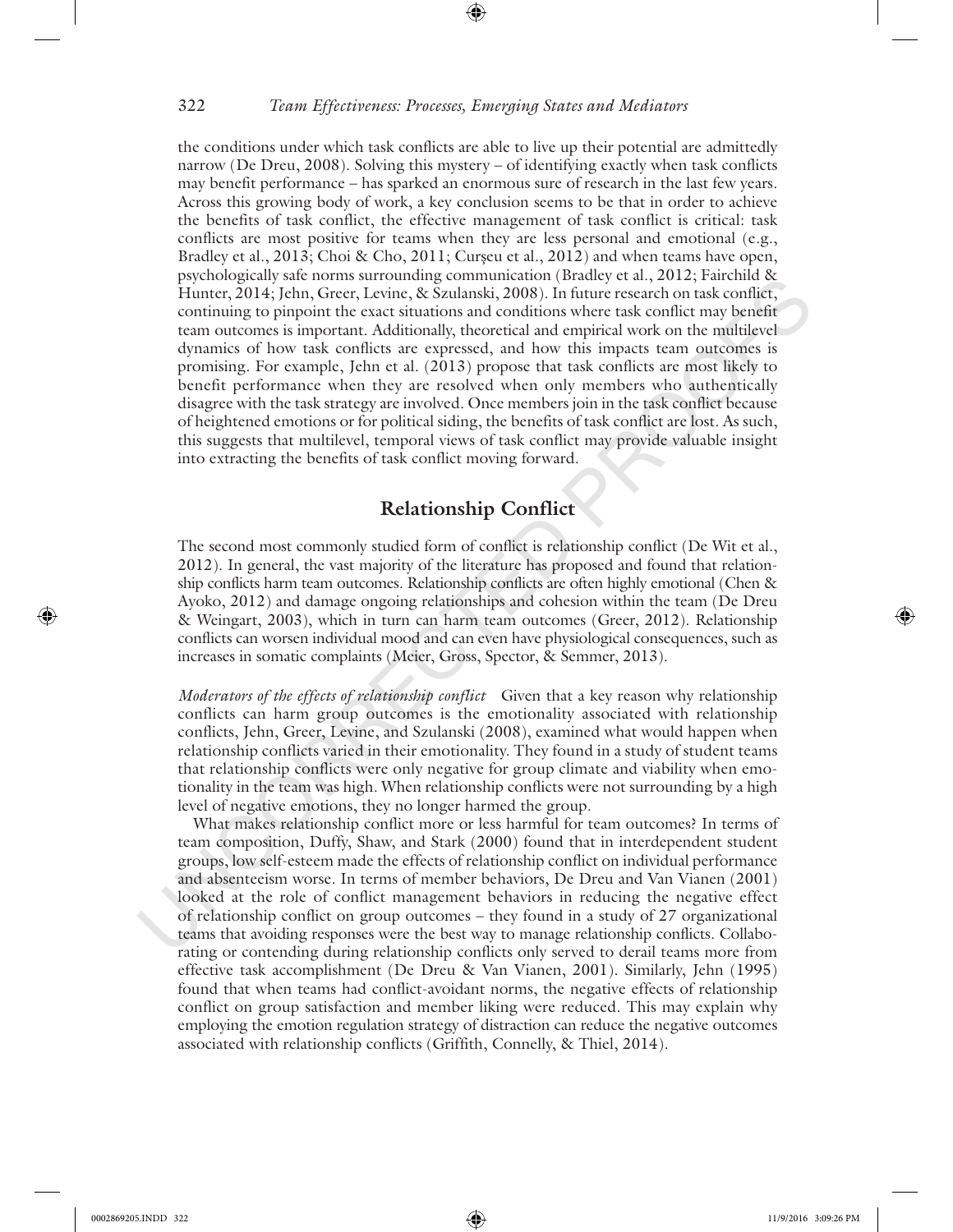⊕

In contrast to these findings on the benefits of avoiding relationship conflicts, Auh, Spyropoulou, Menguc, and Uslu (2014) found that the negative effects of relationship conflict were actually improved when teams used a collaborative conflict management approach, as relationship conflicts were less likely to impair information processing in the team. Tekleab and colleagues (2009) similarly found relationship conflict was less harmful in teams that were more effective at conflict resolution because those teams experienced improved team cohesion. Lastly, in terms of team atmosphere, De Clercq and colleagues (2009) found that high levels of positive social interactions in 232 Canadian firms buffered teams from the negative effects of relationship conflict allowing teams to maintain their levels of innovation.

*Antecedents of relationship conflict* A growing line of research has sought to identify when relationship conflicts are most likely to occur. One line of research focuses the effects of team composition on relationship conflict. Given the close link between relationship conflicts and emotionality, it is unsurprising that groups with high trait negative affect are more likely to have relationship conflicts (Barsade et al., 2000). Similarly, teams with high emotion recognition along with low mean levels of agreeableness and extraversion are more likely to appraise conflicts as relationship conflicts (Bechtoldt, Beersma, Rohrmann, & Sanchez‐Burks, 2013). In another set of studies on individual differences in personality and demographics, Bono and colleagues (2002) found that differences in neuroticism in the team, and high mean levels of extraversion and conscientiousness were more likely to predict relationship conflicts. Relationship conflict is similarly more likely when members have a lower need for affiliation (Chun & Choi, 2014). However, Ensley and Pearson (2005) found that familial top management teams, which one would expect to have a higher need for affiliation, had more relationship conflicts than non-familial top management teams. This suggests that the need for affiliation deserves further research, as research has shown that it can both increase and decrease relationship conflicts. In other research on team compositions, other needs and motivations have been shown to predict relationship conflict. For example, both Greer, Caruso, & Jehn (2011) and Buchholtz, Amason, and Rutherford (2005) found high‐power teams, in which both the team and its members, had high levels of power in the organization (and ostensibly higher levels of power motivation), had more relationship conflicts than low power teams. Lastly, as a final indicator of group composition, group size has been positively related to relationship conflict in teams (Mooney et al., 2007). (2009) bunnt that the material of the reaction of the controls and the controls of the controls and the reaction of the negative effects of relationship conflict allowing teams to maintain their levels of means the reactio

Further research explores the role of diversity in provoking relationship conflicts. Mohammed and Angell (2004) found in a study of student teams that gender‐diversity predicted relationship conflict, particularly when team orientation was low and in the early phases of team life. Jehn et al. (1997) found sex and age diversity to positively relate to relationship conflict, and found value congruence to decrease relationship conflict. Similarly, Jehn et al. (1999) found social category diversity (sex and age) and value diversity to increase relationship conflict (the relationship between value diversity and relationship conflict was also shown by Jehn, 1997). In contrast to the Jehn findings on age diversity and conflict, Pelled et al. (1999) actually found age diversity to decrease relationship conflict. They did find race and tenure diversity to increased relationship conflict. Related to the race findings of Pelled and colleagues, Ayub and Jehn (2010) found in a study of teams in the information technology industry in Pakistan that national diversity, particularly when members had nationalistic attitudes, positively related to relationship conflict. Similarly, Vodosek (2007) found cultural diversity to be positively related to relationship conflict. Interestingly, Ayub and Jehn (2014) found when national diversity was conceptualized in terms of variety, rather than separation, relationship conflict decreased.

↔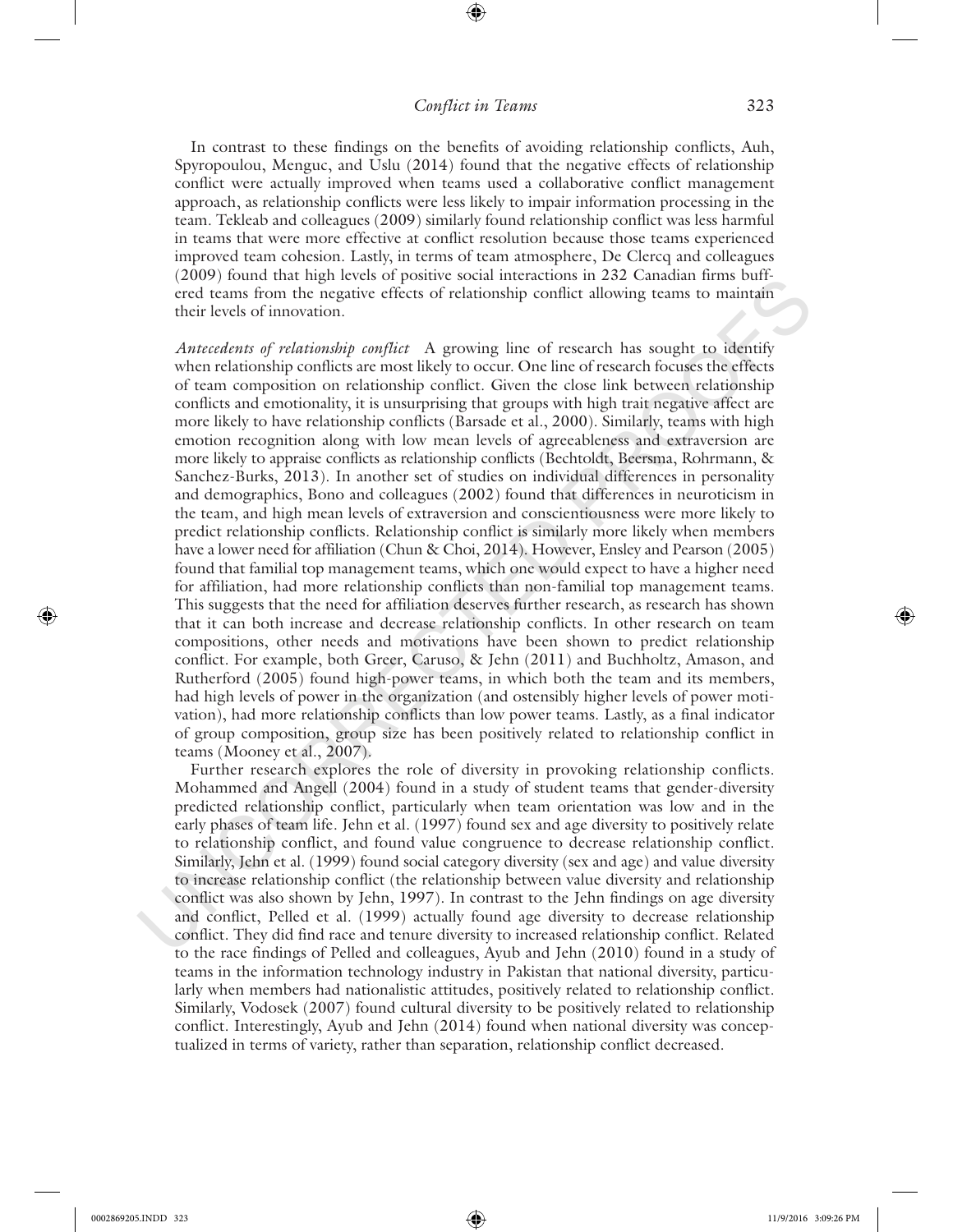In addition to looking at specific characteristics in determining conflict, research has also looked at the aggregate effects of member composition. For example, research on demographic faultlines has shown faultlines to be negatively related to relationship conflict (e.g., Choi & Sy, 2010; Lau & Murnighan, 2005; Thatcher, Jehn, & Zanutto, 2003), but research has also shown faultlines to be positively related to relationship conflict (e.g., Chen, Wang, and Lee, 2009; Li & Hambrick, 2005; Pearsall, Ellis, & Evans, 2008; Polzer, Crisp, Jarvenpaa, & Kim, 2006). On average, Thatcher and Patel (2011) conclude in their meta‐analysis that faultlines are most likely to be positive related to relationship conflict.

⊕

Team atmosphere and behavioral processes can also impact relationship conflict. For example, Peterson and Behfar (2003) found that early negative performance feedback in teams increased the likelihood of relationship conflict, particularly in teams lacking trust, and Amason and Mooney (1999) found that prior poor performance was associated with relationship conflicts in top management teams. Trust, respect, and cohesion in teams can all decrease the occurrence of relationship conflict, while intrateam competition often increases it (Jehn & Mannix, 2001). This may explain why, in a classic field intervention, when 15 medical teams received a training on perspective taking, they were less likely to see conflict as people‐oriented as compared with teams that received a control training session (Sessa, 1993). Time urgency and previously established effective team interactions can also help to decrease relationship conflict in teams (Mohammed & Angell, 2004). Hinds and Mortensen (2005) found that shared identity, shared context, and spontaneous communication helped to reduce relationship conflicts, particularly in distributed teams who otherwise had higher levels of relationship conflicts than collocated teams. Hobman Bordia, Irmer, and Chang (2002) similarly found that computer‐mediated groups, compared with face‐to‐face groups, expressed more relationship conflicts, especially in the early stages of team interaction. Chen (2006) also found that relationship conflicts were more likely to occur in service-driven project teams than technology-driven project teams. ordinal in turn meta-manyas tint adutions are most nicely to be positive related to rea-<br>consider in a meta-manyas tint adutions are most nicely to expositive relationships considered in the reample, Peterson and behavior

Finally, as previously discussed relationship conflicts are highly associated with task conflicts that have become personal and emotional. Task conflicts can frequently give rise to relationship conflicts in teams, particularly when task conflicts occur in teams with low trust (Kerwin & Doherty, 2012; Peterson & Behfar, 2003; Simons & Peterson, 2000; Tidd, McIntyre, & Friedman, 2004), high performance (as opposed to learning) orientation (Huang, 2010), negative diversity climates, including perceived subgroups and ingroup– outgroup distinctions (Xie & Luean, 2014), competitive conflict management behaviors (DeChurch, Hamilton, & Haas, 2007), where members interact face to face and emotions are visible (Martínez‐Moreno, Zornoza, Gonzáles‐Navarro, & Thompson, 2012), and where members have high emotion recognition and low agreeableness and/or extraversion (van den Berg, Curseu, & Meeus,  $2014$ ). The nature of the conflict also matters – relationship conflicts are more likely to arise during tasks conflicts over issues with low importance for members (Rispens, 2012), high emotionality (Yang & Mossholder, 2004) and low resolution potential (Greer et al., 2008). Additionally, process conflicts have also been shown to be direct predictors of relationship conflicts (Greer, Jehn, & Mannix, 2008; Martínez-Moreno et al., 2012; van den Berg et al., 2014) – the emotional and heated nature of process conflicts likely carry relational concerns that quickly escalate relationship tensions and spark relationship conflicts in teams.

*Conclusions on relationship conflict* In contrast to task conflicts, relationship conflicts exhibit a more stable negative effect on team outcomes. As such, research has largely focused on how to mitigate or prevent relationship conflicts. In terms of mitigation, avoidance may be a useful strategy for managing relationship conflicts (De Dreu & Van Vianen, 2001).

⊕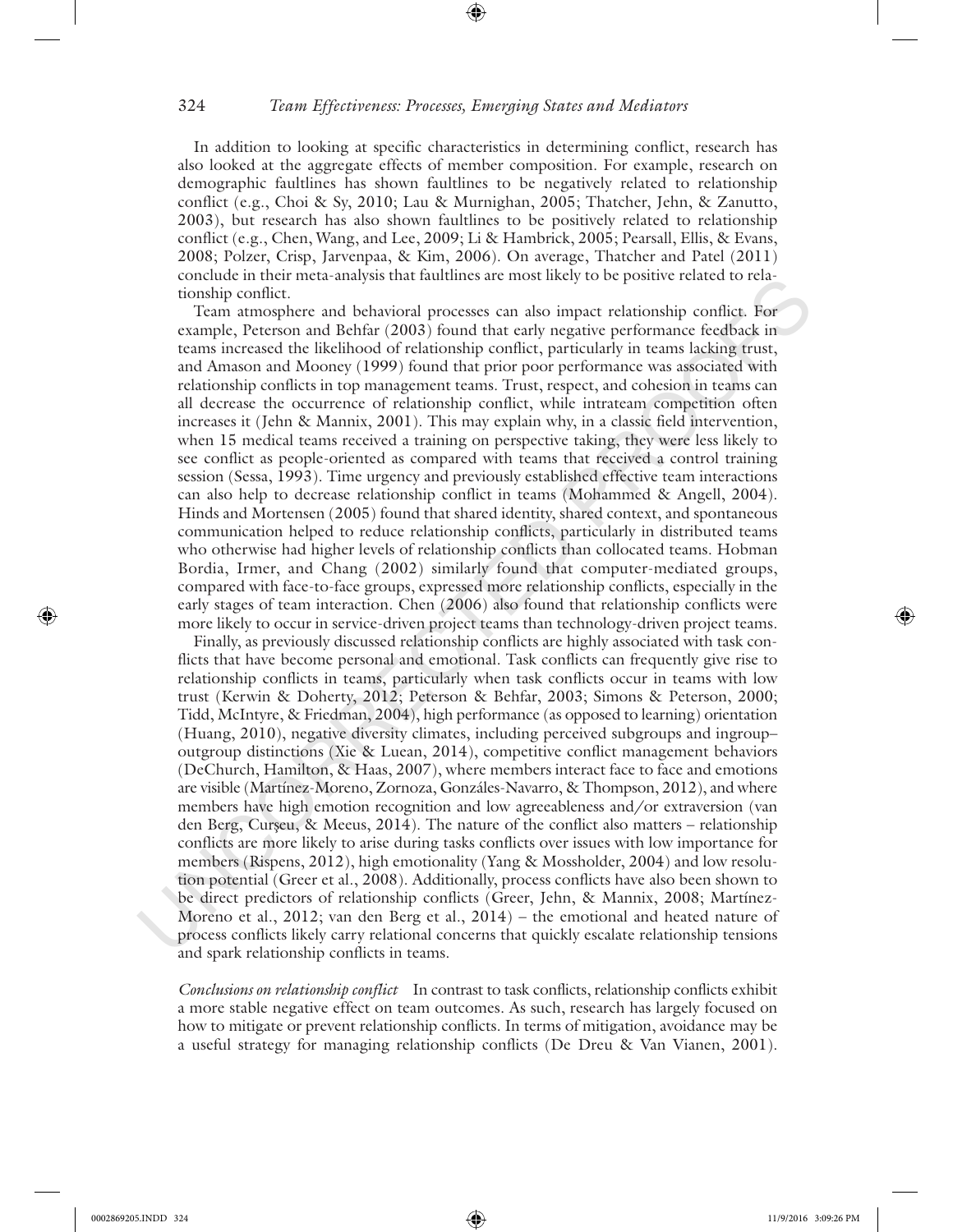⊕

Reducing emotionality can also help to mitigate the negative effects of relationship conflict on team outcomes (Jehn, Greer, Levine, & Szulanski, 2008). In contrast to task conflict, where much research has focused on the moderators of task conflict, relationship conflict research has focused more on the antecedents than the moderators: how can a team prevent relationship conflict before it begins? Diverse teams, particularly teams with faultlines (Thatcher & Patel, 2011), are likely more susceptible to relationship conflicts (Jehn, Greer & Rupert, 2008). Additionally, teams with a history of conflict (even task conflicts) and negative events, such as negative performance feedback, are likely to be at risk of developing performance-detracting relationship conflicts (e.g., Amason & Mooney, 1999; Greer et al., 2008; Kerwin & Doherty, 2012; Martínez‐Moreno et al., 2012; Peterson & Behfar, 2003; van den Berg et al., 2014). Future research on relationship conflict moving forward could examine, for example, how in difficult situations in teams, teams can take steps to make sure that conflicts and performance setbacks do not directly have to translate into escalated relationship conflicts in teams. Additionally, relationship conflicts could offer teams valuable insights into ways of interacting. Future research could focus on finding moderators for when teams might extract such insights from relationship conflicts. Research could also shift focus to more nuanced dependent variables, beyond team performance, such as social learning.

## **Process Conflict**

While process conflict is a more recently introduced type of conflict than task and relationship conflicts, there is already a large body of work surrounding it. A potential reason for this interest may be the huge effects of process conflict on teams – effects often much larger than either task or relationship conflict. In their meta‐analysis, De Wit and colleagues (2012) found process conflict to explain more variance in team outcomes than any of the other conflict types, and to be, by far, the most negative form of conflict for team performance. These large and negative impacts of process conflict were echoed by work by Greer and colleagues (2008) who found process conflicts to be the most long lasting form of conflict in teams. In a study of student teams, process conflicts at the start of the semester, particularly when unresolved, predicted all other types of conflict for the duration of the team, but the effects of initial task or relationship conflicts were not nearly as long lasting (Greer et al., 2008). commute) and negative vertus, such as negative proformance cheres are neary to  $\alpha$  and the properties of developing performance electrocity controllines (e.g., Amson & Mooney, 1999; Greer er al., 2003; Kerwin & Dohery, 2

Process conflicts are thought to be so strong and detrimental teams for several reasons. First, they are central to feelings of justice and equity, and thereby also strongly tied to negative emotions (Greer & Jehn, 2007), such as guilt (Chen & Ayoko, 2012). Indeed, Kerwin and Doherty (2012) found that process conflict was the only type of conflict (compared with relationship and task conflicts) to significantly correlate with negative affect in teams. Second, they are tied to power and resource control, as process conflicts are often bout the delegation of valued resources and responsibilities (Greer et al., 2011). And three, they often are not transparent – what people are verbalizing as the main issue is often not the real issue (Greer al., 2011).

Process conflict is reliably harmful for teams – as noted in the De Wit et al. (2012) meta‐analysis, all studies they included on process conflict showed a negative effect of process conflict on group outcomes. For example, work by Behfar and co‐authors (2011) shows that process conflict is negative for group coordination, group performance, and member satisfaction. This relationship also holds for different subtypes of process conflicts – both conflicts about logistics as well as conflicts about contributions were negative for all forms of group outcomes. Process conflicts have also been linked to lower quality group

⊕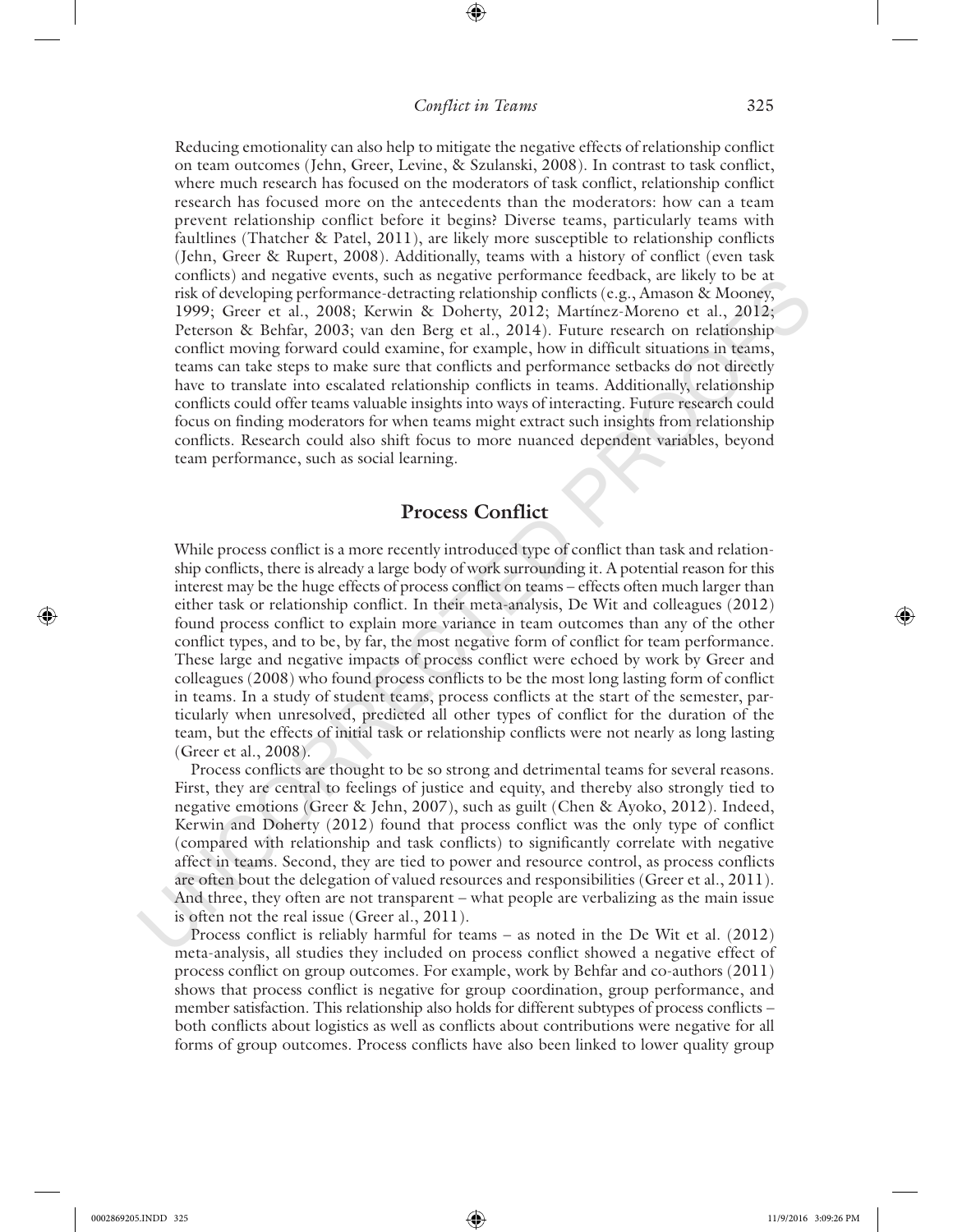climate (trust, respect, cohesion; Jehn, Greer, Levine, & Szulanski, 2008), lower decision quality (Passos & Caetano, 2005), lower group creativity and innovation (Kurtzberg & Mueller, 2005; Matsuo, 2006), worse group productivity (Jehn et al., 1997), and reduced group viability (Jehn, Greer, Levine, & Szulanski, 2008).

⊕

Despite these negative findings on process conflict, a few studies have identified a certain contexts in which positive effects of process conflict might be beneficial for groups – namely, during the early phases of group life. Goncalo, Polman, and Maslach (2010) proposed and found that process conflict that emerged within teams whom were not overly confident in the beginning phases of task work benefitted group outcomes. Similarly, Martínez-Moreno, González‐Navarro, Zornoza, & Ripoll (2009) found process conflict in computer‐mediated teams, also in the early phases of group life, benefitted group performance, as did Jehn and Mannix (2001) in their study of Master of Business Administration (MBA) student teams. And Jehn (1997), in her classic qualitative piece that introduced the notion of process conflict, noted that small amounts of process conflict, which promoted effective role assignment, could benefit group outcomes.

#### Moderators of the effects of process conflict

In an effort to understand when process conflicts can be minimized, a number of studies have investigated moderators of the relationship between process conflict and team outcomes. For example, research suggests that subgroups within teams can exacerbate the negative effects of process conflicts (Greer & Jehn, 2007). Research has also looked at the role of member behaviors in moderating the relationship between process conflict and group outcomes. Greer and Jehn (2007) posited that process conflict harms team outcomes because of its effects on team emotionality. They find that process conflicts become less emotional when key emotional triggers in the team are reduced or managed – members are given high levels of voice, members do not perceive one another to be obstructing their goals, and members see themselves as a team rather than polarized subgroups.

Other work also points to the importance of effectively managing and resolving process conflicts. Greer et al. (2008) find that conflict resolution efficacy can reduce the long‐ lasting negative effects of process conflict, and Jehn, Greer, Szulanski, and Levine (2008) also find conflict resolution efficacy to reduce the negative effects of process conflict on group emergent states (trust, respect, cohesion) and group viability. Lastly, group atmosphere has also been examined. One important part of group atmosphere comes from the setting in which interactions take place. Martínez‐Moreno and coauthors (2009) found both time and form of media usage to moderate the effects of process conflict – namely, they found process conflicts to be positive in face‐to‐face teams, and in computer‐mediated teams, they found process conflict to benefit performance in early stages, but to hurt performance when occurring in later team stages. From that process control tan calibre and the control of the control of the control of the beginning phases of task work benefited group outcomes. Similarly, Martines-<br>Moreno, Cornology, Source and Manak (2000) and proces

### Antecedents of process conflict

Several antecedents of process conflict have been identified. In terms of team composition, the most research has linked diversity to process conflict. Teams with value diversity (Jehn et al., 1997; Jehn & Mannix, 2001) or cultural diversity (Vodosek, 2007) tend to have higher levels of process conflict. In contrast, Ayub and Jehn (2014) found national variety (categorical differences in number of nationalities, as opposed to national distance or separation) to decrease process conflict. In investigations of other types of team composition, Greer, and colleagues (2011) found teams composed of all high‐power individuals

↔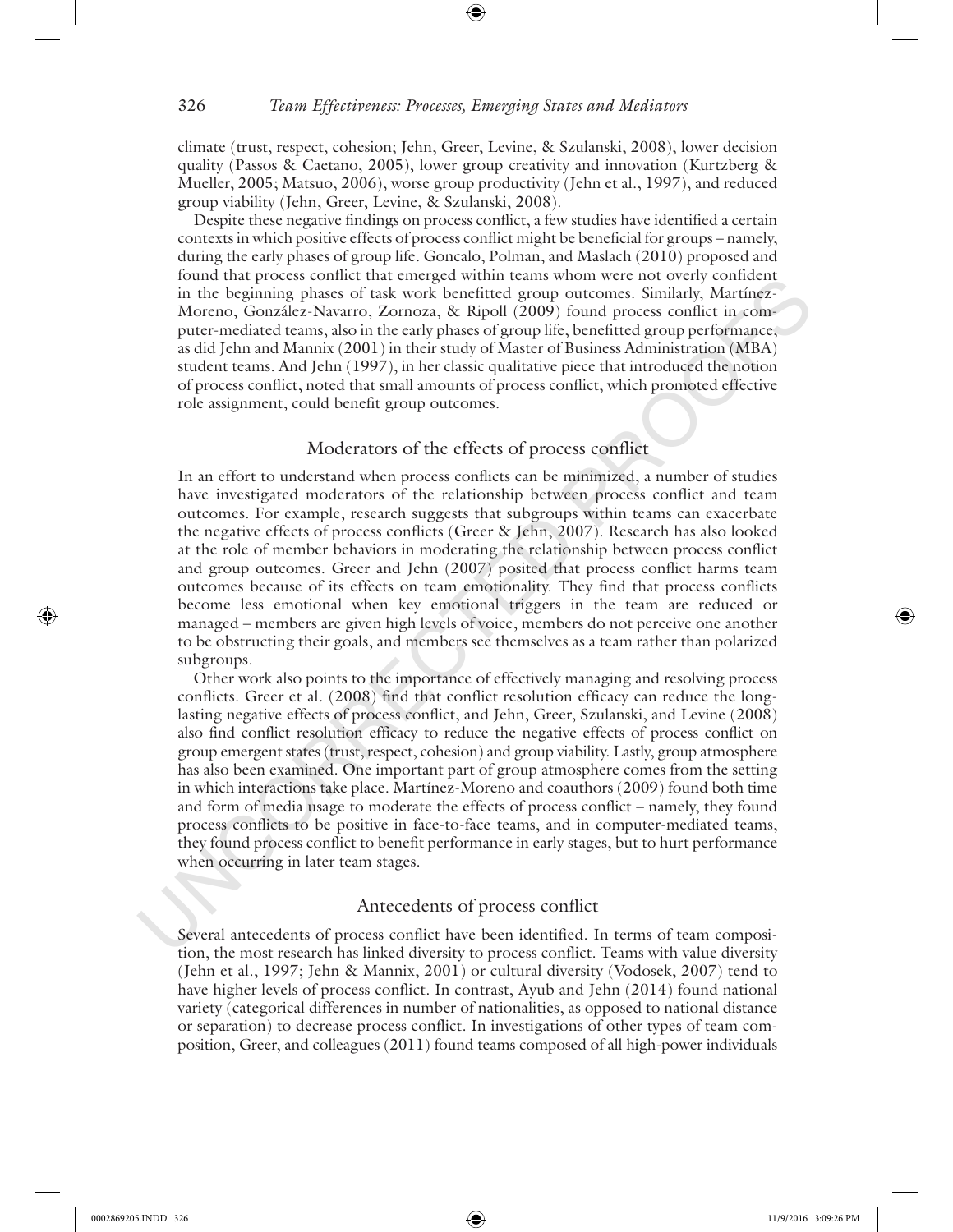⊕

to have more process conflicts than teams composed of lower‐power individuals. This was especially likely when members did not have congruent perceptions about the intrateam hierarchy.

In terms of team atmosphere and context, several aspects of the team environment have been shown to predict process conflict. Matsuo (2006) found that low customer orientation was associated with high levels of process conflict in sales departments in Japan, and Hobman et al. (2002) found that computer‐mediated groups, compared with face‐to‐face groups, expressed more process conflicts, especially in the early stages of team interaction. Jehn and Mannix (2001) found process conflicts to be lower when groups had higher levels of trust, respect, and cohesion, and higher when groups had high levels of competition.

#### Conclusions on process conflict

Process conflict can be the most important form of conflict to manage in teams. As shown in meta‐analyses, process conflicts are the most detrimental form of conflict for team outcomes. They are also one of the most difficult to manage. Namely, process conflicts often arise because of underlying issues in the team members do not feel able to speak about. Frequently, process conflicts are a venue in which value disagreements or leadership contests play out, as members may express their frustrations or make their plays for power in more day‐to‐day discussions of logistical agreements, rather than in open discussions of deep and difficult issues. For example, debates over role allocations may often signify a lack of consensus about hierarchical roles in the team, and disagreements over work arrangements may stem from underlying differences in value sets. In a first initial study of this idea, van den Berg et al. (2014) find that process conflicts mediate the relationship between task conflict and relationship conflict. As task conflicts become emotional, members start to use process conflicts as a way to express their negative emotions and frustrations with the team, and this in turn gives rise to relational tensions in the team. In such situations, true, authentic disagreement with the process was not there – rather, process issues provided a venue where members could express their frustration and challenge team norms and structures. As such, process conflicts are often conflicts in disguise – the expressed content of process conflicts often does not reflect the real, underlying issues. Effectively managing such highly loaded conflicts, and unpacking the conflicts to resolve the real underlying issue, be it status concerns, equity, or spillover emotions from other conflicts, is critical. Brougs, capresses annexe process continets to be lower when groups had higher levels<br>of trust, respect, and cohesion, and higher when groups had higher levels<br>of trust, respect, and cohesion, and higher when groups had hi

## **Status Conflict**

Status conflict, conceptualized as a fourth type to add to Jehn's (1997) tripartite typology, is defined as disputes over the relative status positions in a team's social hierarchy (Bendersky & Hays, 2012). Although a later addition to the typology, disputes over positions in the social hierarchy have long been a fundamental part of our understanding of teams. Status is unique from other forms of hierarchical rank in that it is socially conferred and thus an individual's relative ranking relies upon consensus (Goldhamer & Shils, 1939; Emerson, 1962). Status hierarchies are thus simultaneously complex negotiated social orders (Owens & Sutton, 2001; Strauss, Schatzman, Ehrlich, Bucher, & Sabshin, 1963) and yet ubiquitous to team interactions (Gould 2003; Tiedens, Unzueta, & Young, 2007). Given the comparable benefits of high status (e.g. influence, information and resource access, work recognition; Berger, Rosenholtz, & Zelditch, 1980; Foschi, 2000; Friedkin, 1999; Ridgeway and Correll, 2006), it seems only logical that when individuals perceive

⊕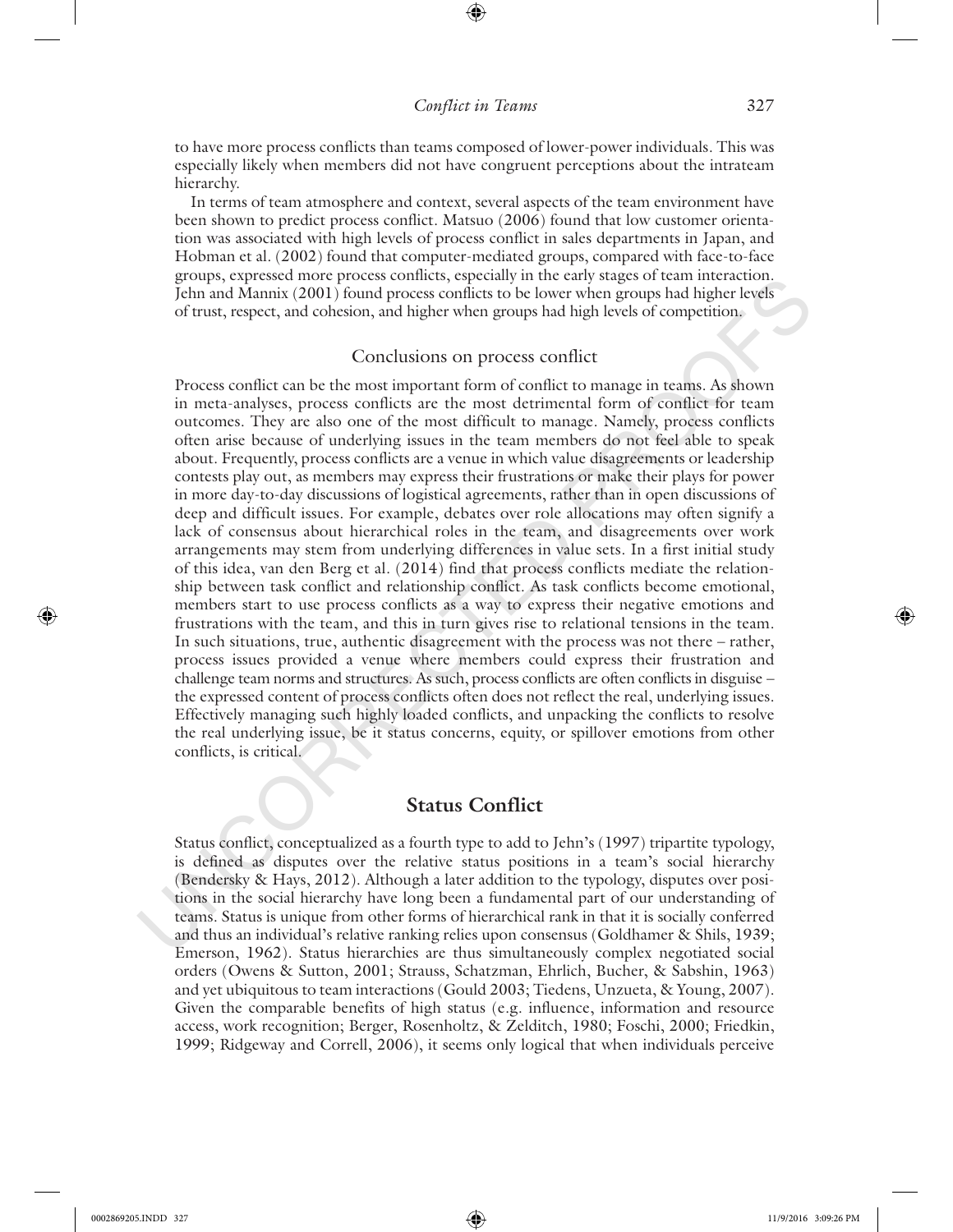the hierarchy as in flux, challenges to relative positions ensue (Bendersky & Hays, 2012; Greer & van Kleef, 2010; Groysberg, Polzer, & Elfenbein, 2011; Hargadon & Sutton, 1997; Owens & Sutton, 2001; Porath, Overbeck, & Pearson, 2008).

While research on the effects of status conflict is still emerging, several studies have documented the effects of status and power conflicts on team outcomes, finding highly consistent negative effects on team outcomes. For example, Chun and Choi (2014) found, in a study of 145 Korean work teams, that status in conflict was negatively related to team performance. Greer and Van Kleef (2010) found that power conflicts impaired conflict resolution in organizational teams as well as negotiating dyads. Relatedly, Tiedens and Fragale (2003) found that dominance competition heightened team emotionality. Taken together, these studies exhibit remarkable consistency in showing that status and power conflicts have adverse effects on team outcomes. Lastly, in the foundational piece on status conflicts, Bendersky and Hays (2012) demonstrated the discriminant validity of status conflict from the traditional tripartite typology of task, process and relationship conflict across a series of studies, and found that status conflicts were negative for team performance – in their case, the grades MBA student teams received in their course.

#### Moderators of the effects of status conflicts

Several moderators have been investigated for the effects of status conflict on performance. Early work on status competition demonstrates that while status obtained via political maneuvering harmed team performance, while status perceived as meritocratic served as an incentive (Loch, Huberman, & Stout, 2000). Sutton and Hargadon (1996) similarly found that status auctions served as an incentive for IDEO employees to generate more creative ideas during brainstorming sessions. IDEO's status auctions may be more successful not only because they are perceived as more democratic and legitimated but also because the behavior status is used to reward is prosocial and task oriented. Individuals compete for status not only by asserting dominance, as captured in the status conflict scale, but also by demonstrating their competence, ingroup generosity and task commitment (Anderson & Kilduff, 2009), which suggests that the normative status striving strategy might act as a powerful moderator for the relationship between rank‐infused conflicts and team performance. profitmation: Groter that was been counted and provide that provides impacts contact propared that a regardation in organizational teams as well as negotiating dyads. Relatedly, Tredens and Fragisle (2003) found that domin

#### Antecedents of status conflicts

Conflicts over power and status have been posited to be most likely to arise when members are motivated to protect or obtain positions of power and status (Greer, 2014). For example, Chun and Choi (2014) found that mean level of need for power was positively associated with status conflict in teams. Similarly, research on top management teams suggests that having too many high power individuals can generate more conflicts (Greer et al., 2011; Ronay, Greenaway, Anicich, & Galinsky, 2012), as individuals are more motivated to protect their valued high‐power positions. These conflicts are especially likely when there are subtle power differences among high-power teams, such as management teams, where the combination of motivation (high‐power holders) and opportunity (a hierarchy in which people can advance) exists. Greer and Van Kleef (2010) indeed found in a combination of field and in‐lab negotiation studies that high power teams with hierarchies had particularly high levels of intrateam power struggles.

In dyadic interactions, when an individual has higher power but lower status, he or she is more likely to debase their partner when given the option, as compared to partners with both power and status or status alone but no power (Fast, Halevy, & Galinsky, 2012).

↔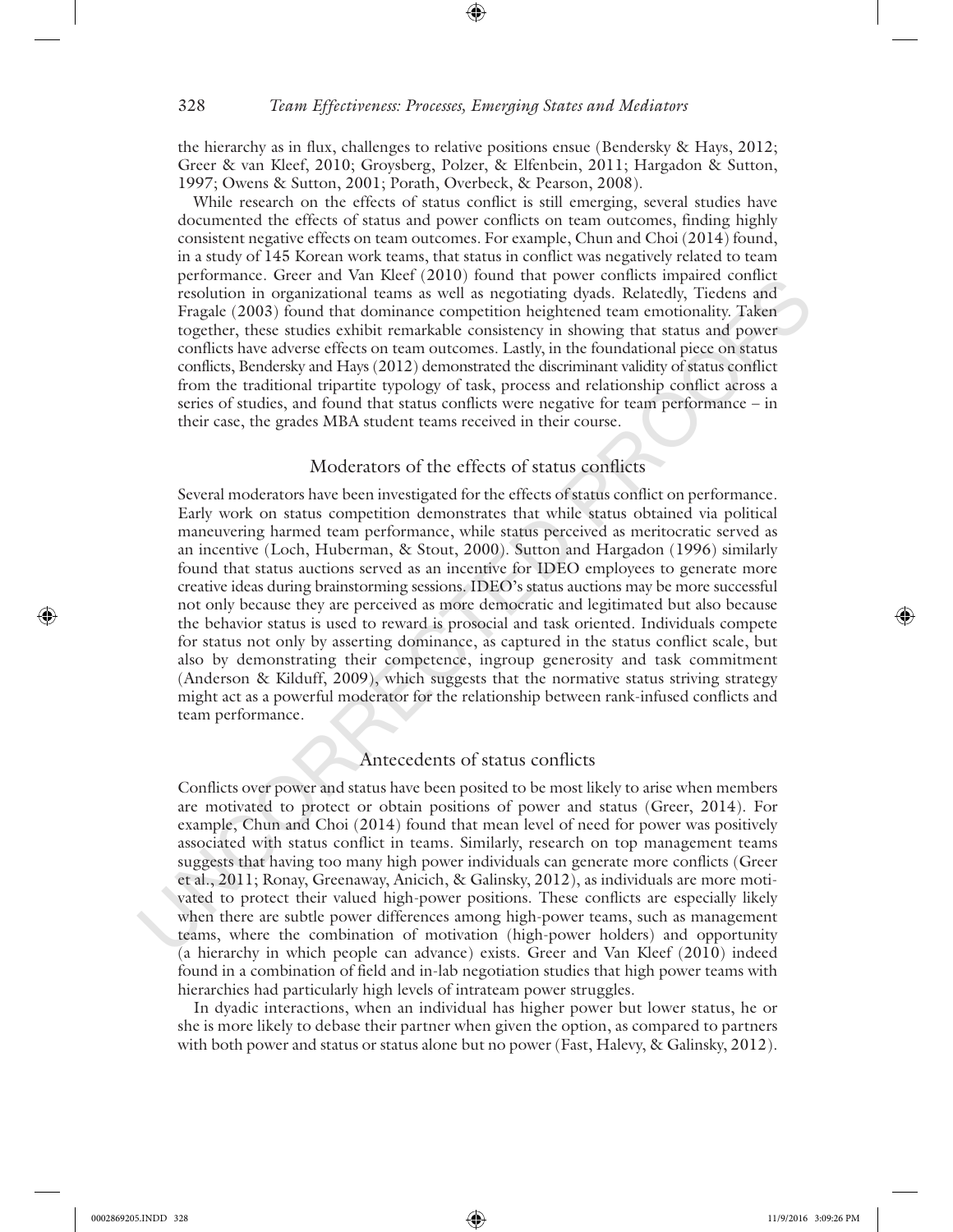⊕

This suggests that status differences can lead to greater interpersonal friction than power differences alone and that power without status is particularly damaging. This perhaps explains why, when a team member claims leadership, an assertion of high power, but this claim is not reciprocated via a grant from other team members, thus indicating the claimant's low status, teams are theorized to similarly descend into conflict (DeRue & Ashford, 2010). Furthermore, the loss of status can be as instigatory as the absence of it. High‐status baseball players who lose in salary negotiations tend to perform worse in the season after the arbitration decision, even compared to lower status players with comparable negotiation losses (Marr & Thau, 2013). Similarly, when high‐status individuals are randomly subjected to lose their team's respect in the laboratory, they perform worse than low‐status individuals losing similar amounts of respect (Marr & Thau, 2013).

#### Conclusion on status conflicts

Although status conflict is a comparatively new form of conflict, it builds on a strong literature on the intersection of hierarchy and conflict in organizational contexts. Salient and contended status differences seem to be particularly problematic for team performance. Because status can fill fundamental individual motivations for esteem, standing, and belonging in a group (Anderson, John, Keltner, & Kring, 2001), conflicts over status are likely to be highly personal (indeed, Bendersky & Hays, 2012, note a particularly high correlation between relationship and status conflicts). Status conflicts may, similarly to relationship conflicts, be best avoided or prevented. Research into how exactly status conflicts can be avoided or mitigated would be an important future direction for this research area. Additionally, more research is also needed into how status conflict fuels and feeds into other forms of conflict in teams. As Anderson, Srivastava, Beer, Spatarao, and Chatman (2006) show, overt claims to status are often avoided in groups, for fear of retributive punishment. Instead, status conflicts may instead be waged more indirectly, such as through conflicts over visible roles in the team or the control of valued resources, suggested that status conflicts may be a key driver and escalator of process conflicts in teams. This may explain in part why process conflicts are so difficult to resolve – the real issue, status, is not what is being explicitly discussed. Thus, future research into how status conflicts promote and escalate other forms of conflict, and how these root status conflicts can be successfully prevented or resolved would be a key important research direction for this area. In the season atter at any total conduct of the state in the state paper with the state in the state in the state in the state in the state in the state in the state in the state in the state in the state in the state of t

## **Alternative Perspectives on the Study of Intragroup Conflict**

While much has been written about the conflict types, there are also critiques of the types, including their close correlations, their focus on perception rather than behavior, and various measurement issues (e.g., whether the group mean of perceived conflict is meaningful; see Bendersky et al., 2014; Hamilton, Shih, Tesler, & Mohammed, 2014; Speakman & Ryals, 2010). A large body of research has emerged which investigates alternative approaches to the study of the conflicts in teams that go beyond simply looking at the effects of the level of a conflict type on team outcomes. Instead, this alternative body of work examines the inter‐relationships among the conflict types and the implications of individual-level differences in behaviors and perceptions for the development and consequences of team‐level conflicts.

⊕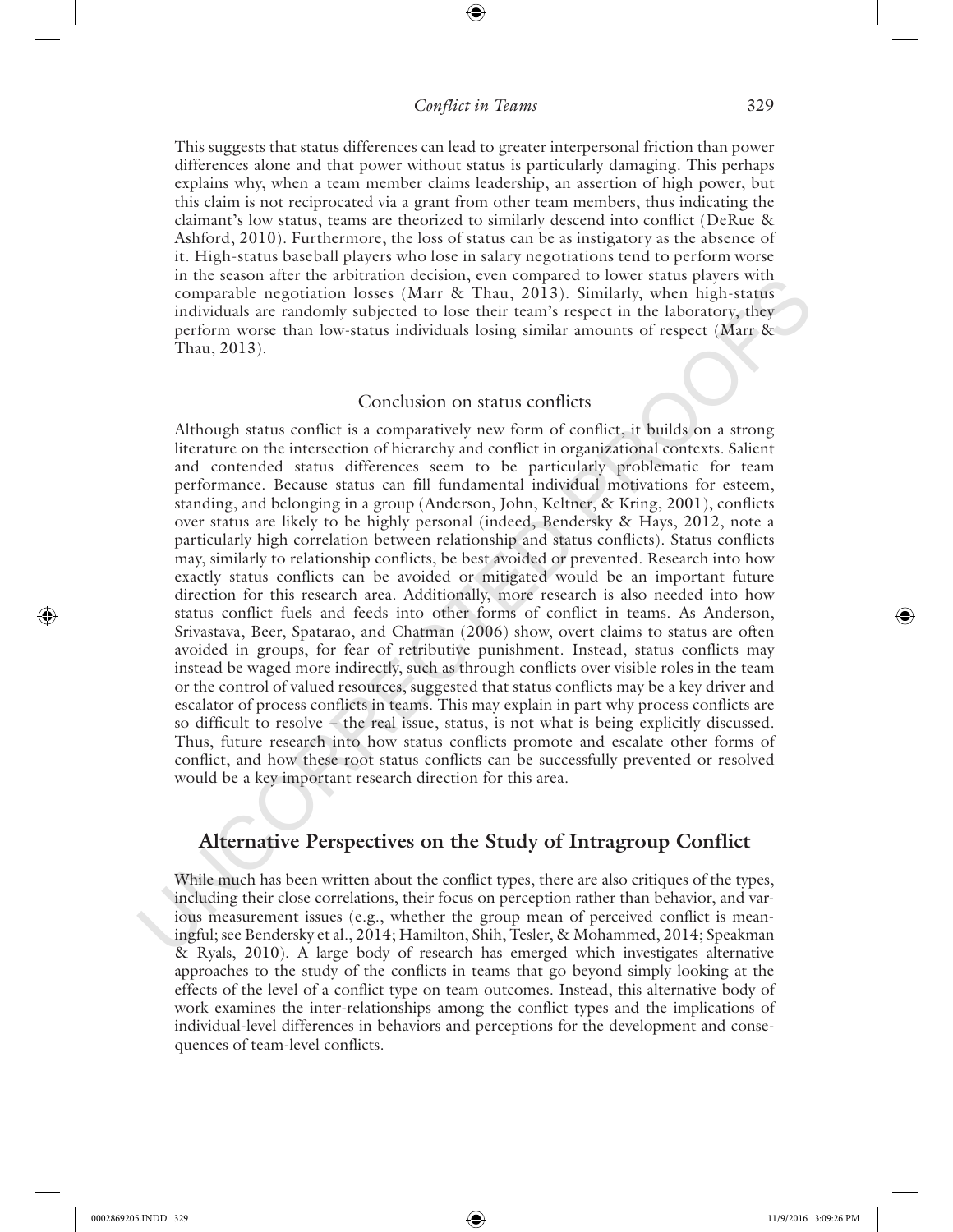⊕

## Conflict transformation

One of the most frequently discussed and researched problems with the conflict types is their high inter‐correlations (i.e., Bendersky et al., 2014; De Dreu & Weingart, 2003; Simons & Peterson, 2000). As a result, the effects of one conflict type on a particular outcome are hard to distinguish from the effects of other conflict types on team outcomes. For example, the effects of task conflict are contingent on the presence of relationship conflict, with task conflict being positive for performance when relationship conflict is low (see the meta‐analysis by De Wit et al., 2012; also see an interesting study of conflicts over Wikipedia articles, which similarly shows task conflicts to become negative for performance at the point that they transform to relationship, or also process conflict – Arazy et al., 2013), and negative when relationship conflict is high. Similarly, the effects of relationship conflict on group outcomes are also contingent on the presence of task conflict – relationship conflicts are worst for member affective outcomes when they occurred in isolation from task conflicts. When relationship conflicts co‐occurred with task conflicts, team members actually judged them as less upsetting, and experienced fewer physiological consequences for members (Meier et al., 2013).

A growing body of research has begun to examine the situations in which the types are more or less likely to co-occur. For example, task conflict has been shown to be less likely to co‐occur with relationship conflict in teams with high intragroup trust (Kerwin & Doherty, 2012; Peterson & Behfar, 2003; Simons & Peterson, 2000; Tidd et al., 2004), or when individual conflict episodes can be easily resolved (Greer et al., 2008), the conditions in which a 'pure' conflict exists, where there is only a single, clearly identifiable issue at hand being discussed are very narrow.

#### Individual behavior and the development of team conflicts

Another key critique of the literature on the conflict types has been the lack of attention to the role of actual member behavior in conflicts in teams, and a too extreme focus on conflict types (i.e., Bendersky et al., 2014; Speakman & Ryals, 2010). In support of this standpoint, DeChurch and colleagues (2013), in a meta-analysis, found that conflict behaviors explain important variance in team outcomes above and beyond the conflict types. They conclude that the conflict process – how teams fight – is just as, if not, as we argue, more, important, than the topic over which teams fight. They find that the effects of team conflict on team outcomes is highly determined by whether team members engage in collectivistic or individualistic behaviors during disagreements. When individuals manage conflicts in a collectivistic fashion, this appears to help team performance while individualistic conflict management strategies harm team performance. (see the neutr-analysis by De Wir et al., 2012; also see an interesting study of conflicts over the point in points of Wir et al., 2012; also see an interesting study of conflicts or the point have the point with the poin

Several other articles have made similar points – team conflicts can be best understood by not just the content, but also the format of interaction during the conflict (Behfar, Peterson, Mannix, & Trochim, 2008; Weingart, Behfar, Bendersky, Todorova, & Jehn, 2014). Given this, a growing line of research has begun to focus on theory and research on the role of individual behaviors and emergent patterns of interactions in understanding group conflicts. By better focusing on how individuals think, feel, and behave when disagreements occur within their team and how these individuals processes compile into dyadic and eventually group‐level processes over time, researchers hope to gain more fine‐grained and predictive insights than is gleaned by only studying the content of conflict via the conflict typology.

One of the first theoretical frameworks to emerge in this line of work is the process‐state model proposed by Korsgaard and colleagues (2008). They posit that group conflicts

⊕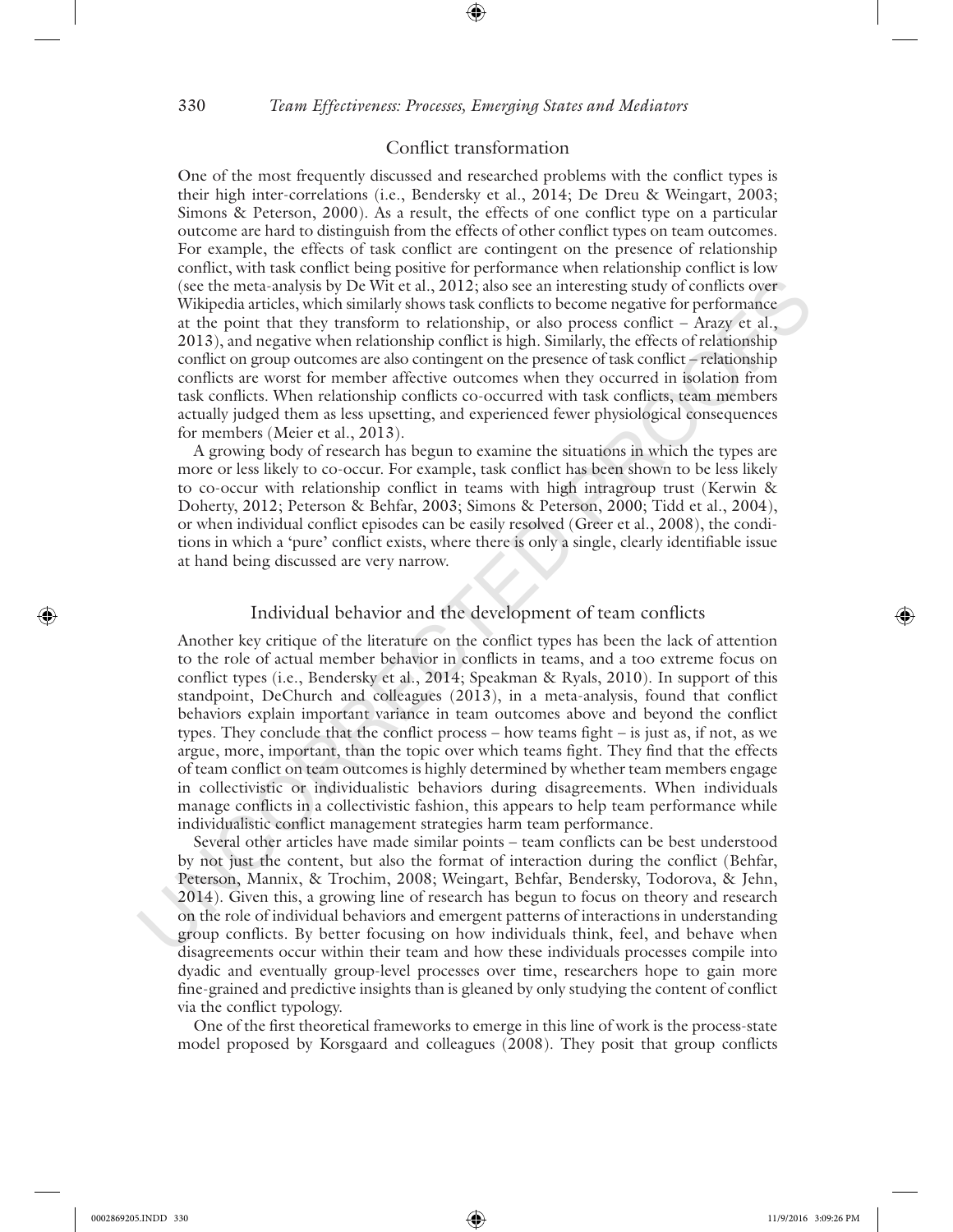⊕

reflect a compilation process of individual differences, states, and behavior, interpersonal context, interaction, and sense-making, and group-level context, interaction, and sensemaking. Their theoretical article was one of the first to suggest that intragroup conflicts are inherently multilevel processes, rather than just purely group phenomena. In their ensuing work, authors have begun to embrace this more multilevel perspective on the emergence of group conflicts, both theoretically and empirically. For example, in a theoretical article, Jehn and colleagues (2013) develop a model of conflict contagion in teams – the authors posit that dyadic conflicts spread to other members and come to 'infect' all team members through processes of emotional contagion, siding, and coalition formation. They propose that conflicts are most easily resolved and most likely to benefit performance when they are confined to the initial individuals with authentic disagreement, and before other members are swept up into the conflict because of spreading emotions or defending friends and allies. In related empirical work to this, Paletz, Schunn, and Kim (2011) suggest that microconflicts – short-term, behavioral disagreements within a larger conversation – have less emotion and are more easily to resolve than full‐blown, long‐lasting team conflicts.

Speakman and Ryals (2010) also speak to the multilevel nature of conflict in their theoretical paper describing how individual behavioral strategies impact conflict episodes over time in a team, and how these interactions are in turn impact by environmental conditions. In related empirical work, Jamieson, Valdesolo, and Peters (2014) find that when an individual expresses a dissenting task opinion – initiates a task conflict – the group members being disagreed with feel threatened and have avoidance cardiovascular responses. This suggests one mechanism by which conflicts may spread in teams, as well as a reason why task conflicts may also become personal. In related empirical work, Paletz, Schunn, and Kim (2013) examine the words used by individuals during group conflict episodes. They found that when individuals used within‐domain analogies when referencing their work, this highlighted representational gaps in multidisciplinary teamwork and sparked intrateam conflicts. In an interesting line of work linking the minority dissent literature with the team conflict literature, Jamieson et al. (2014) find that when one person engages in a task conflict in a team, this makes other group members feel more threatened and makes them exhibit restrictive, avoidant cardiovascular responses, showing support for the idea of Jehn et al. (2013) that conflicts may spread to the group level, and transform into other forms of conflict, through the spread of emotions after an initial conflict is expressed. This are an analysis part in way in commutes spectral to other methods and coincil to the methods points that way the spectral is the most easily resolute of the minimum. They propose that confinite star most easily resolu

#### Compositional views of conflict

A third critique of past studies of the conflict types has been that not all conflicts are experienced by all team members equally (Jehn et al., 2010), and that conflicts instead may emerge over time, spreading from dyadic disagreements to team‐wide conflicts (Jehn et al., 2013; Korsgaard et al., 2008). This suggests that both compositional and temporal perspectives are useful in understanding conflict in teams, and as the DeChurch et al. (2013) meta‐analysis points out, individual behavioral choices may play a key role in determining not only how conflicts impact team outcomes, but how conflicts develop over time and come to be perceived, experienced, and engaged in by all team members.

These emerging multilevel views on conflict raise the possibility that not all members in a team may experience a conflict equally – in fact, different compositions of conflict perceptions may exist in a group at any given point (Korsgaard, Ployhart, & Ulrich, 2014). A new and growing line of research has begun to explicitly examine this possibility, and its repercussions for team performance. Jehn and colleagues (2010) look at the effects of

⊕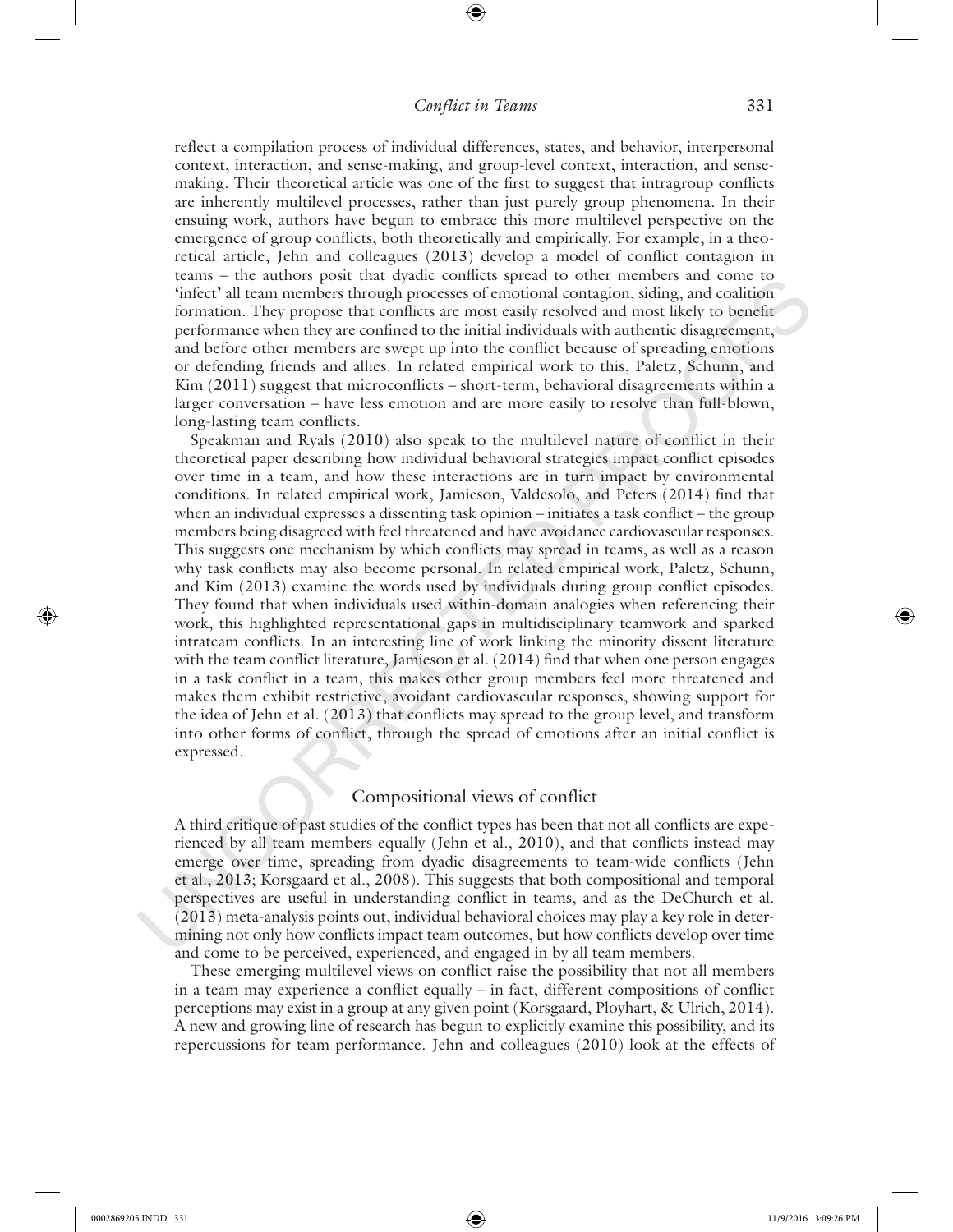variance in perceptions of intragroup conflict on team outcomes in a study of MBA student teams. They find that asymmetric conflict perceptions within the team were associated with lower levels of team creativity and performance. They suggest that this is because when groups have asymmetric conflict perceptions, they are unable to resolve conflicts and thus, in order for conflicts to be resolved, perceptions of conflict in the team must first be symmetric. Similarly, Jehn and Chatman (2000) also find variance in within-team conflict perceptions to negatively impact team outcomes in two organizational samples.

Sinha and colleagues (2014) take the notion of asymmetric conflict perceptions a step further and introduce the notion of 'skewed' conflict, in which a minority of group members perceive much more conflict than the other group members. They find that such skewed task conflicts are actually positive for group performance in field studies conducted both in India and in the Netherlands. Namely, they theorize and find that when only a minority of members, or even a single member sees a conflict in a team – a positively skewed conflict – the member(s), due to the minority position, are forced to express their dissenting opinion in a careful and sensitive manner. This situation – in which there is carefully expressed minority dissent – they show may be the optimal form of task conflict in teams to achieve higher performance outcomes. In addition to looking at variance and skew, researchers could also examine the idea of kurtosis in conflict perceptions and behaviors (Sinha, et al., 2014). Kurtosis could provide information on the degree to which subgroups exist in terms of conflict perceptions in the teams, which may also be a potentially interesting form of conflict composition to study in the team. simm and conceaptes to the motion of systems that the motion of systems and system much a minority of group<br>members preceive much motion of "skewed" conflict, in which a minority of group<br>members preceive much more conflic

#### Meta-themes in the study of team conflicts

Research on team conflict has a rich history. Few topics in the organizational behavior literature have generated as much research interest as intragroup conflict. We have considerable insight into the nature and dynamics of conflict in teams, and its effects on team outcomes. Conflict of all forms harms team affective outcomes (for meta‐analytic reviews, see De Dreu & Weingart, 2003; De Wit et al., 2012). When considering performance outcomes, task conflict has the potential to be helpful under certain conditions, while process and status conflicts are more likely than not to harm all forms of team performance, across most types of teams and situations (for meta‐analytic reviews; see De Wit et al., 2012; O'Neill et al., 2013). This research provides important insights for the teams literature, and suggests that researchers should focus on how to extract value from task debates, and minimize the co‐occurrence of other forms of conflict.

In the past few years, a number of researchers began to address this question: how can teams bring out the benefits of conflict and avoid its pitfalls? Two key streams of research seek to answer this question. One line of research seeks to understand the moderators of conflict and team outcomes, including identifying the conditions under which the relationship between task and relationship conflict is likely to be reduced and task conflict is most likely to benefit team outcomes. Another related line of research seeks to identify the antecedent conditions of each types of conflict, with the guiding goal to find situations in which task conflicts are most likely to arise and other forms of conflict are less likely to occur. In this chapter, we have built on key conclusions from meta‐analyses of team conflict (e.g., De Wit et al., 2012; O'Neill et al., 2013) in order to review both the growing literature on conflict's moderators and antecedents, as well as the new and emerging research directions.

Two key themes emerged from our review of the work on the antecedents and moderators of the conflict types. First, research suggests that removing the personal and emotional components from team conflicts, can take the sting out of conflict's

⊕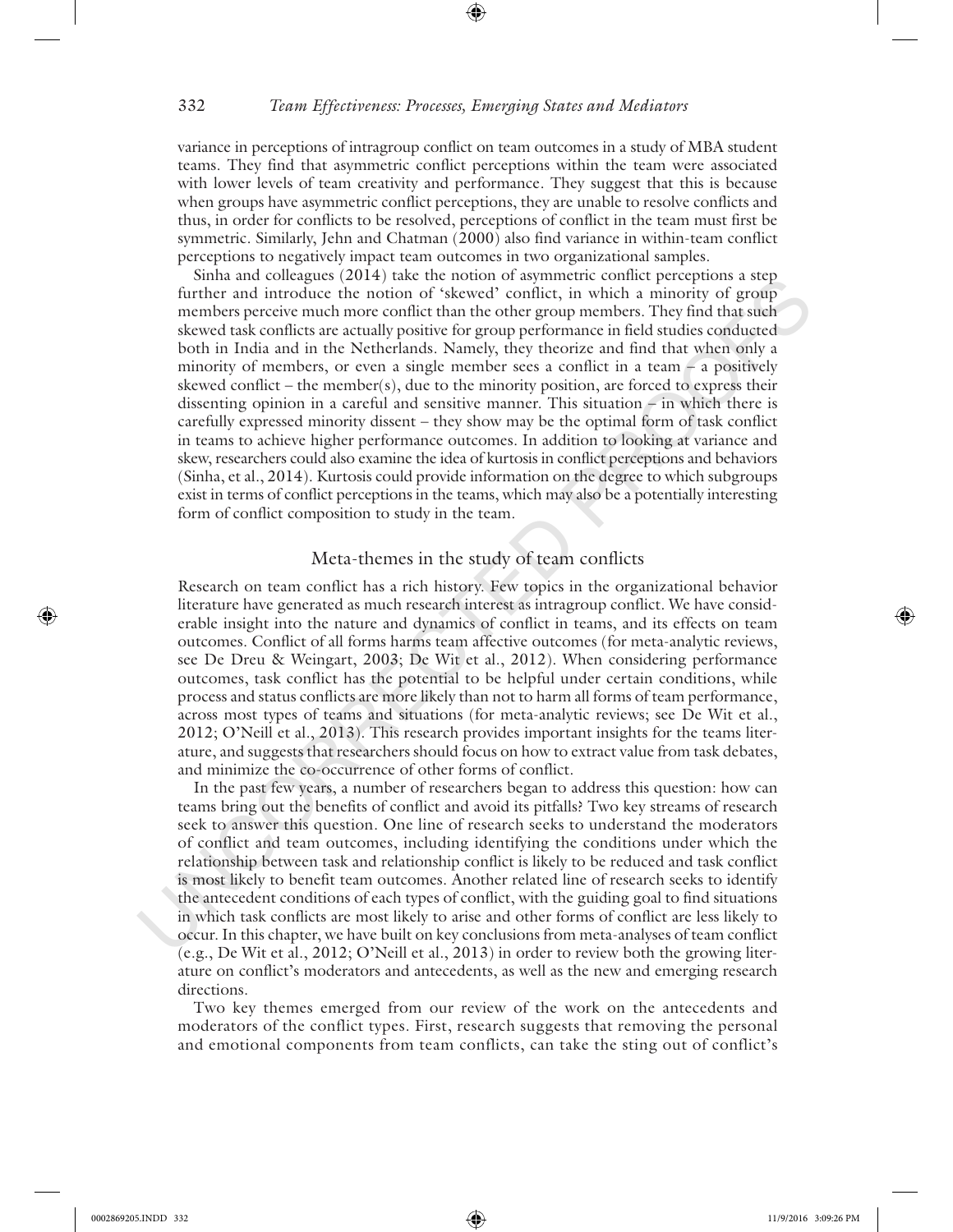⊕

effects on team outcomes. When conflicts, especially task conflicts, can be discussed without engaging personal feelings, and thus remaining less emotional, conflicts are more likely to benefit team outcomes (e.g., Bradley et al., 2013; Curseu et al., 2012; Jehn, Greer, Levine, & Szulanski, 2008). Relatedly, conflicts that are inherently personal and emotional in nature, such as relationship conflicts, will always harm team outcomes (e.g., see the De Wit et al., 2012 meta‐analysis), and they should be avoided if possible in teams (De Dreu & Van Vianen, 2001). A key theme that emerges then across this growing body of research is the role of team norms in promoting work‐focused task conflicts and reducing emotional and personal debates in teams. We discuss the role of conflict norms in more depth below.

A second key theme that we identify based on our review of the moderators and antecedents of conflict in teams is the underlying role of status disagreements and power struggles in giving rise to and moderating the effects of conflict on team outcomes. The meta‐analysis by De Wit et al. (2012) finds that process conflicts are more negative for team outcomes than other forms of conflict, such as task and relationship conflicts. One reason process conflicts may be so harmful to team outcomes is that process conflicts can serve as a venue for expressing other underlying issues in the team, such as status disagreements (Greer, 2014). Given the fundamental role of power and status concerns in social interactions (Greer, 2014) and in conflict in particular (Greer & Bendersky, 2013), we argue here that power and status concerns often instigate and guide conflict in teams. Research has already begun to identify and investigate exactly how power and status guide conflicts, including work by Bendersky and Hays (2012) on the role of status conflicts in teams, but more attention to the critical role of power and status in team conflicts is needed. We highlight the key directions surrounding this theme below.

## The role of norms: Encouraging task debates and minimizing relationship conflicts

The first key theme we focus on as emerging from our review of the moderators and antecedents of team conflicts is the role of team conflict norms, and particularly, norms which encourage work-related conflicts and discourage behaviors or topics which could lead conflicts to become emotional and personal. Several research streams have touched on the importance of a team's normative climate in situations of team conflict. In particular, research has focused on the effects of whether the team environment allows for open conflict expression (e.g. Amason & Sapienza, 1997; Jehn, 1995; Jehn, Greer, Levine & Szulanski, 2008), and the cultural framing of the conflict (Gelfand et al., 2001), as well as looking at the effects of team conflict processes and behaviors rather than states alone (DeChurch et al., 2013). However, much of intrateam conflict research often uses a team's normative climate as an unspoken actor in the research context. Intrateam conflict research relies on teams holding relatively unified perceptions of what constitutes a conflict and how to correctly express conflict in the team setting. Learning about these team norms could help to better understand how conflict perceptions affect team outcomes. Tote of team increasing work busines in equitions in the columnely and receiver a second debutes in team in the debuty denote of the method and another and another of the second lay the method and another the method of the

One team member's intense argument can be another's lively discussion. Team members must try to learn and adapt to each other's schemas of "conflict" in order to share perceptions of team dynamics. For example, imagine a group meeting in which a disagreement takes place between two group members. This disagreement could be somewhat ambiguous to other group members and could be encoded in each member's memory differently depending on the team member's conflict schema. One team member might have a conflict schema that requires raised voices in order for a conflict to have occurred, while another might be so sensitive to conflict that anything other than full agreement qualifies as a conflict-laden meeting. Research has begun to investigate asymmetries in

⊕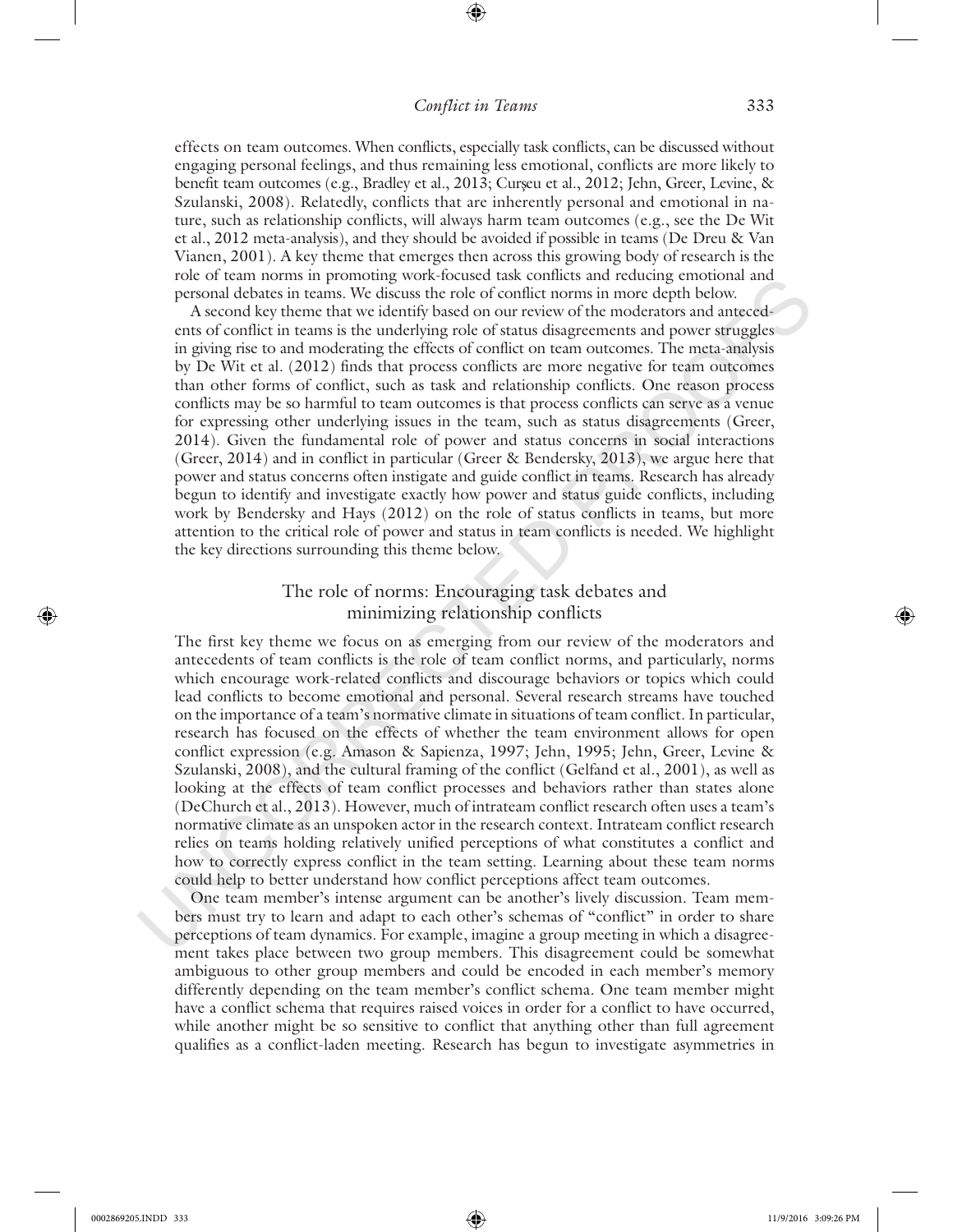conflict perception (Sinha et al., 2014) but research could further explore how different schemas of conflict interact in affecting team member performance and satisfaction. For example, future research could examine whether teams that are less conflict sensitive, which is to say, have a schema that sets a high bar for what disagreements constitute a conflict, perform better, due more open expression of conflict, or whether they perform worse, due to a likely higher instance of expressed disagreements.

In addition, little research has examined how new team members learn the existing teams' schema for conflict and how successfully new group members learn to find the correct style of expressing disagreement. When one team member disagrees with another, he or she has a variety of ways of expressing (or censoring) that disagreement, some of which will be more normatively acceptable to the team. Research has shown, for example, conflicts framed as based on concern for the team (collectivistic) have better outcomes than those framed in a more self‐oriented fashion (individualistic; DeChurch et al., 2013). Future research could examine further normative differences in conflict expression. For instance, it is an open question whether more direct expression of disagreement is helpful to group performance. On the one hand, groups that judge direct expression of disagreement as valuable may benefit from more clarity and authenticity during discussions. On the other hand, groups that value more polite and indirect expressions of disagreements, (e.g. Asking "Isn't that expensive?" rather than saying the more direct, "I think that's too costly an option.") could have better affective relations between members because they express disagreement less confrontationally. ation is control and not of the that the systems and the system while the order of the train systems of correct style of expressing disagreement. When one team member disagrees with another, he or she has a variety of ways

## The role of status concerns: Understanding the heart of process and status conflicts

A second key theme that emerges from our review of the moderators and antecedents of team conflict is the omnipresent role of status concerns in teams. Research findings indicate that process conflicts are potentially even more negative for team performance than other conflict types (De Wit et al., 2012), and potentially the most difficult to manage and contain (Greer et al., 2008). We build here upon empirical evidence to argue that this is because process conflicts are often a venue in which underlying status concerns are expressed in teams. Process conflicts about role assignments and meeting times often are about issues that are symptomatic of larger concerns of equality and equity in the team (Greer & Jehn, 2007), and as such provide a work‐related topic in which members can vie for better position in the team or make clear their dissatisfaction with the team hierarchy. In order for such process conflicts to be resolved, the nature, role, and dynamics of these underlying status concerns in teams needs to be understood.

However, the large literature on status and status hierarchies is only just starting to be integrated into research on team conflict (Greer & Bendersky, 2013). The most notable examination of the interplay between status hierarchies and team conflict comes from Bendersky and Hays' (2012) conceptualization of status conflict. Status conflict in teams might arise for two different and distinct reasons: status competition or status misperception. Given that both determinants would lead to a decline in team performance, it would be tempting to disregard the distinctions in determinants so long as we can accurately capture the downstream consequences in the form of conflict, but this impulse would seriously hamper efforts at ameliorating team dynamics. A team with a status misperception problem would need a very different intervention from one with a status competition problem; the first might simply need clarity about the order of command, while the second needs to deal with questions of ambition and the basis for eventual advancement within the team. An interesting research question for future research

◈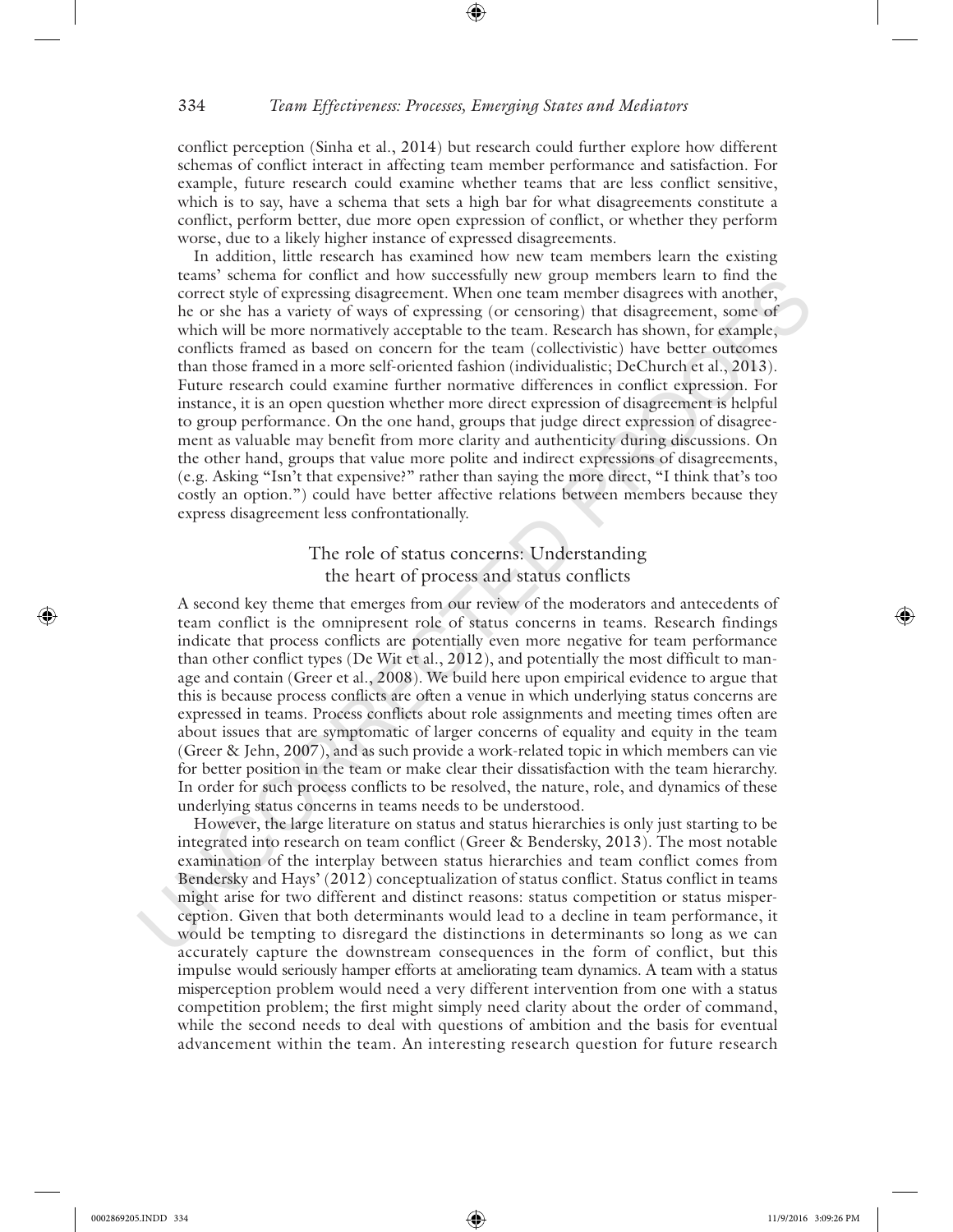⊕

on team conflicts might therefore be how well individuals within the team perceive the intrateam status hierarchy.

Previous research has suggested that people often self‐aggrandize on a variety of dimensions, including their intelligence (Kruger & Dunning, 1999), physical abilities (Dunning, Meyerowitz, & Holzberg, 1989), and physical attractiveness (Heine & Lehman, 1997). In evaluating one's position in the hierarchy, an individual must read social cues from their team members indicating how much the team likes the individual interpersonally and how much the team perceives the individual to have contributed to the valued goals of the team (Anderson & Kilduff, 2009; Fiske, Cuddy, Glick, & Xu, 2002). For example, when an individual is placed in charge of a team project, this serves as a positive social signal that one is of high status. Similarly, if one is frequently interrupted when speaking, this could serve as a negative social signal that one is of lower social status. In addition, in order to perceive the full status hierarchy, individuals need to not only perceive signals relevant to themselves, but also signals given and received by other team members. But empirical correlations between objective measures such as rank in an organization or positional power in a negotiation, has only shown small, albeit significant, correlations with subjective ratings of self‐perceived rank (Anderson & Spataro, 2005).

This suggests that status misperception, or the incorrect aggregation of status signals, can occur in along two orthogonal dimensions. The first dimension describes whether the misperception is one of one's own position or the position of other members in the network. The second dimension captures whether the misperception was an under or overestimation. Self‐effacement thus describes misperception in which the focal actor believes he or she is lower in the team status hierarchy than he or she actually is. Selfenhancement describes the opposite extreme, a misperception in which the focal actor believes that he or she is higher in the team status hierarchy than he or she actually is. Other‐effacement or other‐enhancement describes the parallel processes of misperception of a third party (or parties) by the focal actor.

Previous research however has only focused on self-enhancement misperception. When an individual oversteps his or her position, other team members send negative social cues to punish individuals the team believes act immodestly or rudely (Anderson et al., 2006). But self‐effacement and other‐based misperception might be equally as damaging. Research suggests that status perception is linked with confidence and self‐esteem (Anderson & Spataro, 2005) and as such it is possible that those who underestimate their status will be less‐productive team members because they will not take on sufficient leadership duties. In addition, third‐party misperception could hinder coordination tasks because team members who misperceive others' status will fail to employ their team members effectively. Status misperception along both dimensions can lead to incidents of team conflict and lowered task performance. Understanding status perception in teams and its relationship to team conflict, particularly the strongly negative form of process conflict, is an important future direction for research on intrateam conflicts. methem technique transmission and method in the case of the match in the case of the case of the case and proposition of the case and proposition of the case and the case and the state of a term propose, the serves as a po

## **Future Research**

While substantial progress has been made in understanding intragroup conflict in teams, there remains much to learn. Namely, as our understanding of conflict has expanded, new avenues of research have opened up. We highlight here several such fruitful avenues for future investigations of intra‐team conflict, including multilevel models, conflict asymmetry, conflict norms and the role of status in team conflict.

⊕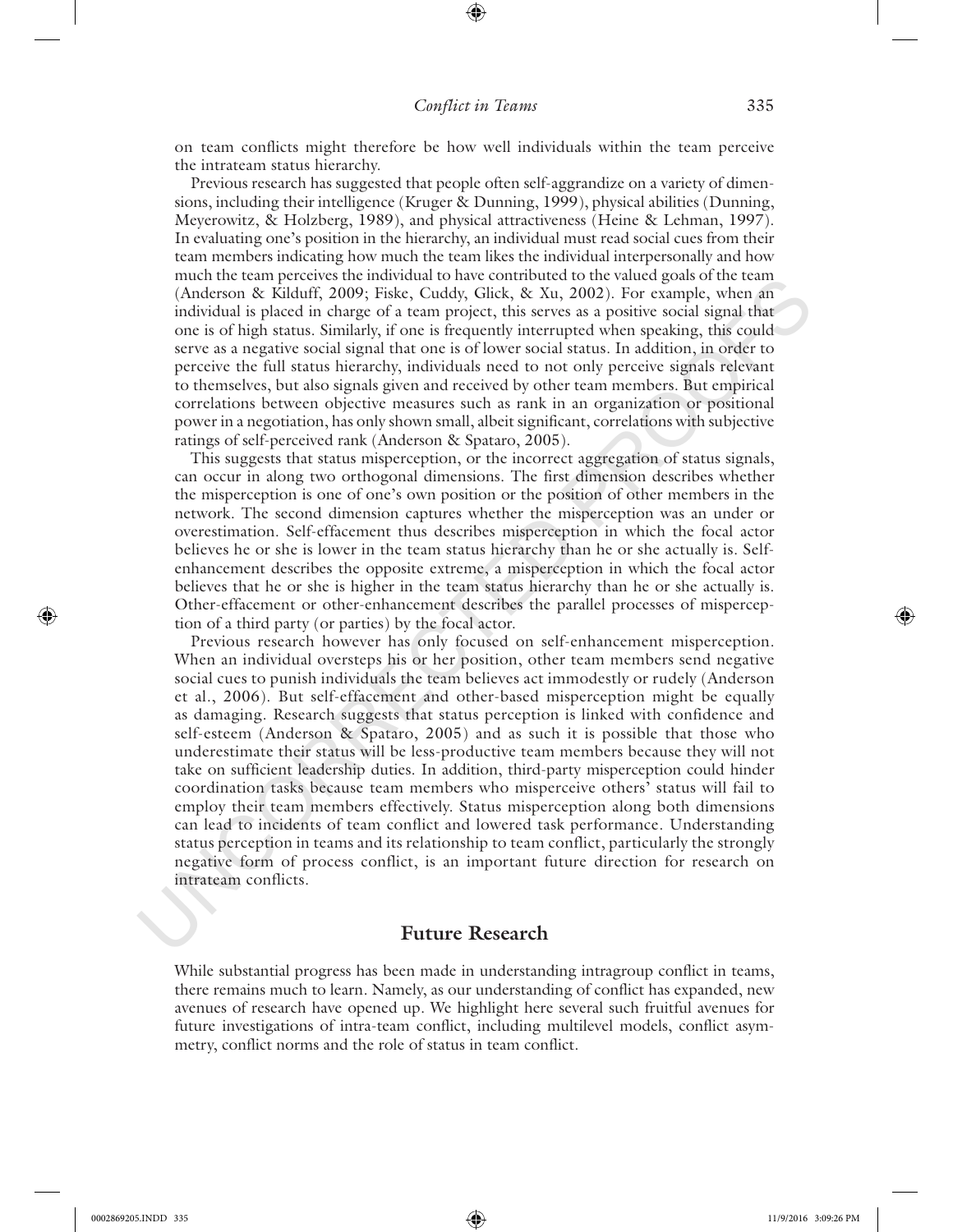One key area of research on intragroup conflict that is opening up involves multi‐level conceptualizations of conflict. Research has only just started to harness new methods of examining perceptions and structures of conflict in groups. Increasing our knowledge in this area is critical as team conflicts take place within multilevel systems, yet they have frequently been only examined as a team‐level construct in isolation from individual‐level variables and firm‐level structures. Future research can expand the nascent literature on multilevel modeling of team conflict in order to facilitate a broader, multisystem understanding of conflict in teams.

Relatedly, perceptions of conflict are rarely uniform within teams. Often, individual perceptions of conflict in teams may be asymmetric, such that individual members within a team perceive the same conflict differently. Research has begun to examine how varied perceptions of conflict (i.e. high variance in individual‐level perceptions) or skewed perceptions of conflict (i.e. high skew in individual‐level perceptions) can influence teams' outcomes. By better understanding different perceptions of conflict and the forms and patterns these distributions of individual perceptions can take a the team‐level, research can gain insight into how to best address these different perspectives for improved team functioning.

In addition to these multilevel perspectives on conflict, we also strongly advocate for what we see as two key emerging directions for the study of team conflict at the conceptual level: namely, the role of social norms and status in understanding the nature, causes, and effects of conflict in teams. Research has only begun to examine how norms around conflict are created within teams, but research does suggest that norms encouraging open expression of conflict can be beneficial to team performance, such as by improving how conflicts are expressed and thereby impact team dynamics (e.g., Jehn, Greer, Levine, & Szulanski, 2008). However, norms may also play a role in determining the types and nature of conflict that arises in teams in the first place, and may also have implications for the degree to which conflict types transform to other types during group discussions. By examining how norms around conflict take shape and evolve over time, research can shed light on how teams can most productively handle naturally occurring disagreements and avoid the arise of unproductive disagreements, such as process and relationship conflicts. Social norms are powerful forces in social interactions and thus a better understanding of their dynamics can help to positively shape relationships within teams. statuting of conflict are carried with interactions. Often, individual<br>Relatedly, perceptions of conflict are rarely uniform within them have a method perceptions of conflict differently. Research has began to examine how

Finally, research on the role of status in team conflicts could greatly benefit our understanding of conflict in teams. A better understanding of status in teams could help us understand the emergent construct of status‐conflicts, including understanding how status structures and perceptions and teams can give rise to status conflicts, and how status structures may exacerbate or ameliorate disagreements over status in teams. Additionally, a better of understanding of status in teams can also help to understand conflicts on a variety of other topics as well. For example, status can exacerbate otherwise minor disagreements or cause conflicts of other forms to arise (i.e., process conflicts) as a venue to joust over status. Understanding how status can give rise to such conflicts may help give insight into how to ultimately resolve the traditionally most destructive and most difficult to resolve conflicts in teams.

## **Conclusion**

Intragroup conflict is arguably one of the most important behavioral processes in teams. A large and prospering body of research has consistently shown that conflict can explain important variance in team outcomes. While conflicts about personal tensions or underlying status concerns can harm team outcomes, debates over work‐related matters can improve

↔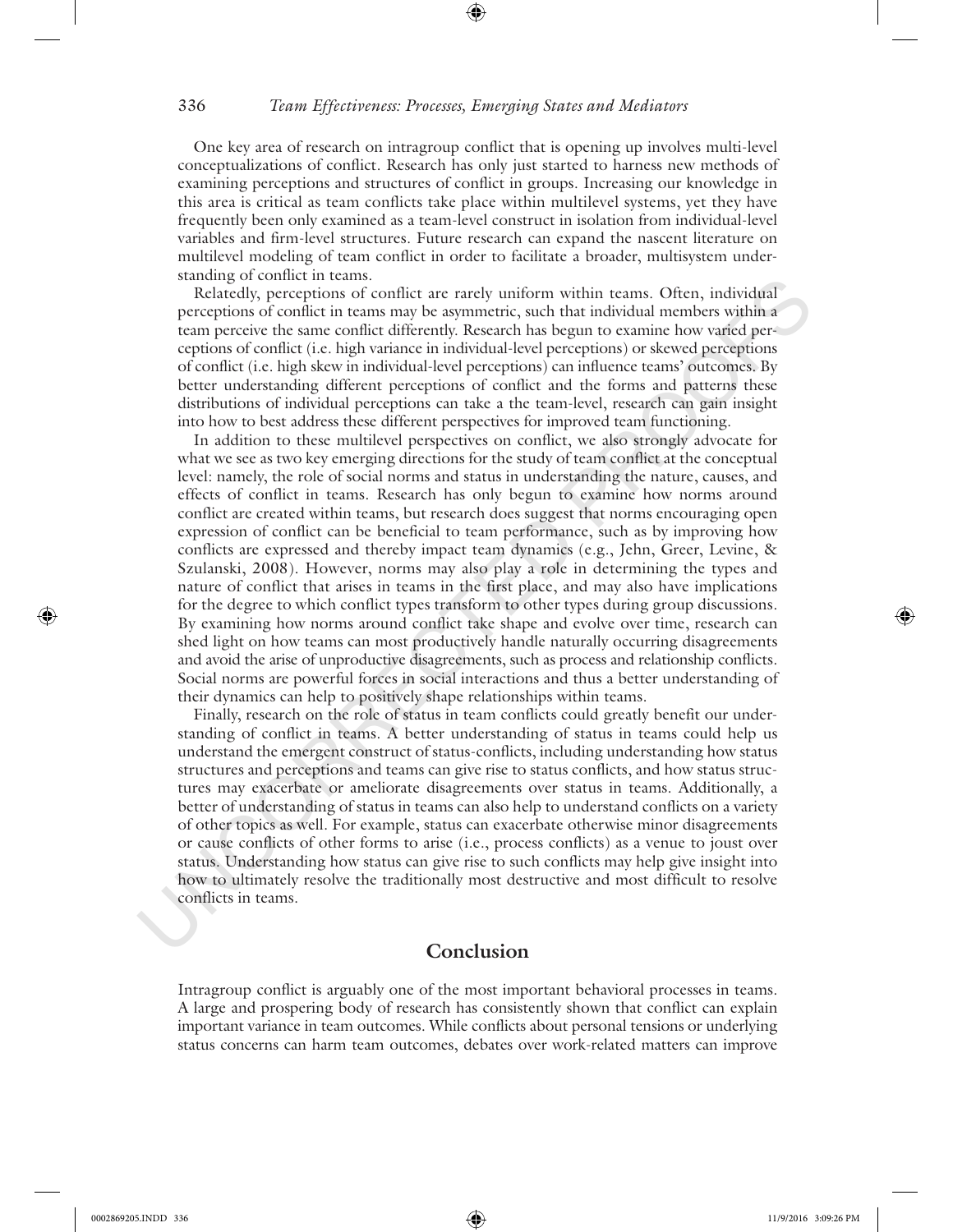◈

team outcomes. In our chapter, we reviewed the proliferation of articles that have aimed to understand the moderators and antecedents of team conflicts, with the hopes of understanding the conditions that give rise to productive team conflicts and minimize destructive team conflicts. We find two key themes to have emerged in the literature. Firstly, teams which have evolved norms, either stemming from the composition of individual members, member behaviors in conflicts, or the team atmosphere, which encourage the expression of open, cooperative, non‐emotional task debates are more likely to be reap the benefits of conflict in teams. Secondly, status concerns are an insidious challenge to teams, and often may explain why more destructive conflict forms arise in teams, such as process conflicts. Teams that can identify and manage such status concerns are also more likely to successfully navigate the perils and opportunities of conflict in teams. As research in this area moves forward, with more attention to the development of such conflicts from individual motivations to group level processes (with potentially varying levels of member involvement), the role of individual conflict behaviors, and the inter-relation among the conflict types, we hope that researchers will continue to build on the key themes we have identified here, and that we as a field can reach consensus on the understanding and management of conflict in teams. counter in teams. Sectionally, statis concerns are an instance of the measure of the teams that can be measured to the statistic conflict forms arise in teams, such as process conflicts.<br>
Trains that can identify and mana

#### **References**

- Amason, A. C. (1996). Distinguishing the effects of functional and dysfunctional conflict on strategic decision making: Resolving a paradox for top management teams. *Academy of Management Journal*, *39*(1), 123–148. doi: 10.2307/256633
- Amason, A. C., & Mooney, A. C. (1999). The effects of past performance on top management team conflict in strategic decision making. *International Journal of Conflict Management*, *10*(4), 340–359. doi: 10.1108/eb022829
- Amason, A. C., & Sapienza, H. J. (1997). The effects of top management team size and interaction norms on cognitive and affective conflict. *Journal of Management*, *23*(4), 495–516. doi: 10.1177/ 014920639702300401
- Anderson, C., John, O. P., Keltner, D., & Kring, A. M. (2001). Who attains social status? Effects of personality and physical attractiveness in social groups. *Journal of Personality and Social Psychology*, *81*(1), 116–132. doi: 10.1037/0022–3514.81.1.116
- Anderson, C., & Kilduff, G. J. (2009). The pursuit of status in social groups. *Current Directions in Psychological Science*, *18*(5), 295–298. doi: 10.1111/j.1467‐8721.2009.01655.x
- Anderson, C. P, & Spataro, S. E. (2005). Misperceiving your place: Humility and hubris in social hierarchies. In M. C. Thomas‐Hunt (Ed.) *Status and Groups: Research on Managing Groups and Teams, Volume 7* (69–92). Emerald Group Publishing Limited.
- Anderson, C., Srivastava, S., Beer, J. S., Spataro, S. E., & Chatman, J. A. (2006). Knowing your place: self-perceptions of status in face-to-face groups. *Journal of Personality and Social Psychology*, *91*(6), 1094–1110. doi: 10.1037/0022‐3514.91.6.1094
- Arazy, O., Yeo, L., & Nov, O. (2013). Stay on the Wikipedia task: When task‐related disagreements slip into personal and procedural conflicts. *Journal of the American Society for Information Science and Technology*, *64*(8), 1634–1648. doi: 10.1002/asi.22869
- Auh, S., Spyropoulou, S., Menguc, B., & Uslu, A. (2014). When and how does sales team conflict affect sales team performance? *Journal of the Academy of Marketing Science*, *42*(6), 658–679. doi: 10.1007/s11747‐014‐0368‐7
- Ayub, N., & Jehn, K. A. (2010). The moderating influence of nationalism on the relationship between national diversity and conflict. *Negotiation and Conflict Management Research*, *3*(3), 249–275. doi: 10.1111/j.1750‐4716.2010.00060.x
- Ayub, N., & Jehn, K. (2014). When diversity helps performance: Effects of diversity on conflict and performance in workgroups. *International Journal of Conflict Management*, *25*(2), 189–212. doi: 10.1108/IJCMA‐04‐2013‐0023

⊕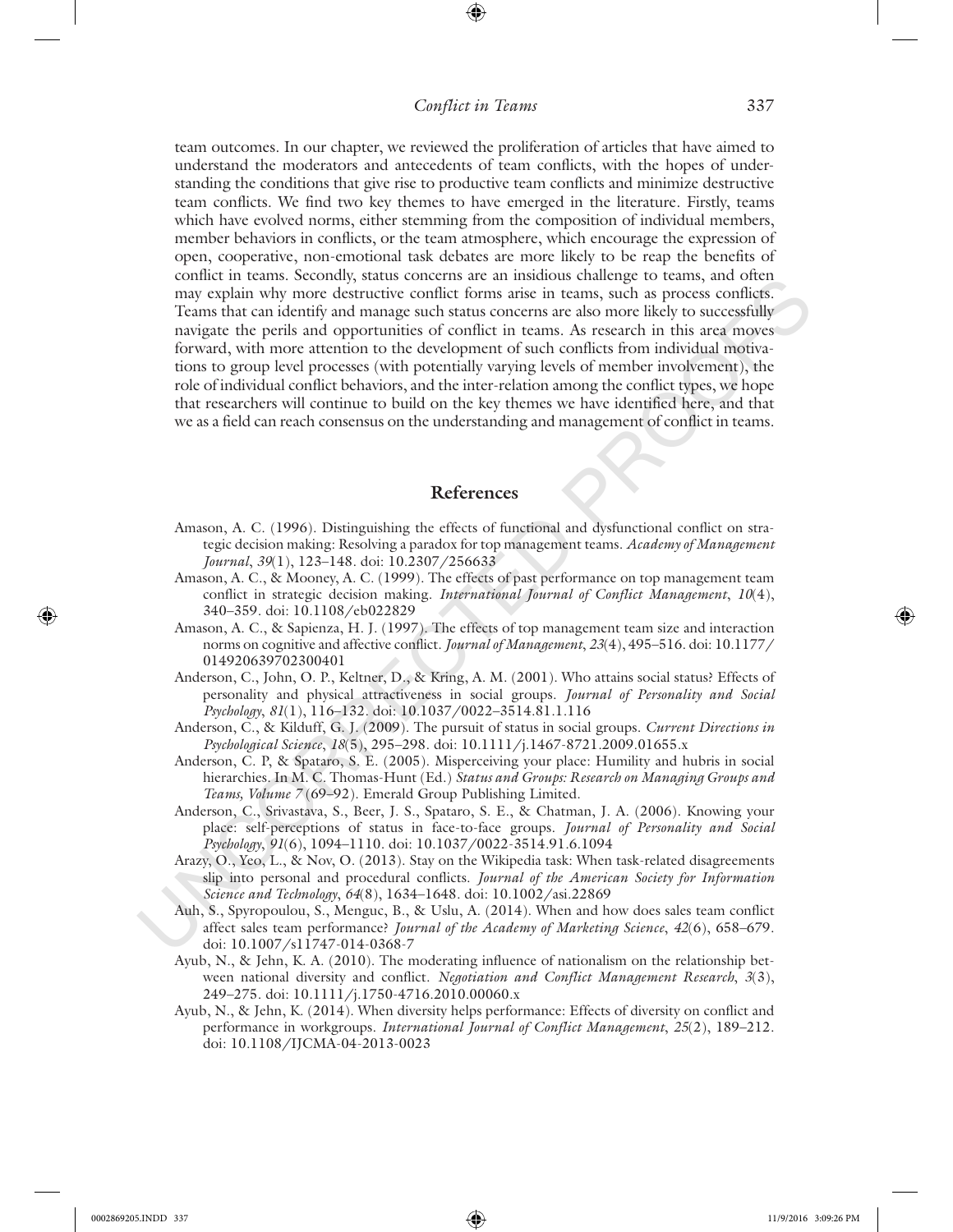- Barsade, S. G., Ward, A. J., Turner, J. D., & Sonnenfeld, J. A. (2000). To your heart's content: A model of affective diversity in top management teams. *Administrative Science Quarterly*, *45*(4), 802–836. doi: 10.2307/2667020
- Bechtoldt, M. N., Beersma, B., Rohrmann, S., & Sanchez‐Burks, J. (2013). A gift that takes its toll: Emotion recognition and conflict appraisal. *European Journal of Work and Organizational Psychology*, *22*(1), 56–66. doi: 10.1080/1359432X.2011.614726
- Behfar, K., Mannix, E. A., Peterson, R., & Trochim, W. (2011). Conflict in small groups: The meaning and consequences of process conflict. *Small Group Research*, *42(*2*),* 127–176. doi: 10.1177/1046496410389194
- Behfar, K., Peterson, R., Mannix, E. A., & Trochim, W. (2008). The critical role of conflict resolution in teams: A close look at the links between conflict type, conflict management strategies, and team outcomes. *Journal of Applied Psychology*, *93*(1), 170–180. doi: 10.1037/ 0021‐9010.93.1.170
- Bendersky, C., Bear, J., Behfar, K., Weingart, L. R., Todorova, G., & Jehn, K. A. (2014). Identifying gaps between the conceptualization of conflict and its measurement. In: O. B. Ayoko, N. M. Ashkanasy, & K. A. Jehn, *Handbook of Conflict Management Research*, pp. 79–89. Cheltenham, UK: Edward Elgar Publishing. 10.1777/1046646410889194<br>
16.1777/104664110889194<br>
16.1777/104664110889194<br>
16. R. Petrom, R. A. Mamax, E. A., & Trochim, W. (2008). The critical role of conflict resolution<br>
tion is case took at the histolectory conflict
	- Bendersky, C., & Hays, N. A. (2012). Status conflict in groups. *Organization Science*, *23*(2), 323–340. doi: 10.1287/orsc.1110.0734
	- Berger, J., Rosenholtz, S. J., & Zelditch, M. (1980). Status organizing processes. *Annual Review of Sociology*, *6*, 479–508. doi: 10.1146/annurev.so.06.080180.002403
	- Bono, J. E., Boles, T. L., Judge, T. A., & Lauver, K. J. (2002). The role of personality in task and relationship conflict. *Journal of Personality*, *70*(3), 311–344. doi: 10.1111/1467‐6494.05007
	- Bradley, B. H., Klotz, A. C., Postlethwaite, B. E., & Brown, K. G. (2013). Ready to rumble: How team personality composition and task conflict interact to improve performance. *Journal of Applied Psychology*, *98*(2), 385–392. doi: 10.1037/a0029845
	- Buchholtz, A. K., Amason, A. C., & Rutherford, M. A. (2005). The impact of board monitoring and involvement on top management team affective conflict. *Journal of Managerial Issues*, *17*(4), 405–422.
	- Chen, M. H. (2006). Understanding the benefits and detriments of conflict on team creativity process. *Creativity and Innovation Management*, *15*(1), 105–116. doi: 10.1111/j.1467‐8691.2006.00373.x
	- Chen, M. J., & Ayoko, O. B. (2012). Conflict and trust: the mediating effects of emotional arousal and self–conscious emotions. *International Journal of Conflict Management*, *23*(1), 19–56. doi: 10.1108/10444061211199313
	- Chen, Y., Wang, H., & Lee, C. (2009, August). *Unlocking the effects of group faultlines on team innovation: The mediating role of team task conflict and collective efficacy*. Paper presented at the meeting of the Academy of Management, Chicago, IL.
	- Choi, J. N., & Sy, T. (2010). Group‐level organizational citizenship behavior: Effects of demographic faultlines and conflict in small work groups. *Journal of Organizational Behavior*, *31*(7), 1032–1054. doi: 10.1002/job.661
	- Choi, K., & Cho, B. (2011). Competing hypotheses analyses of the associations between group task conflict and group relationship conflict. *Journal of Organizational Behavior*, *32*(8), 1106–1126. doi: 10.1002/job.733
	- Chun, J. S., & Choi, J. N. (2014). Members' needs, intragroup conflict, and group performance. *Journal of Applied Psychology*, *99*(3), 437–450. doi: 10.1037/a0036363
	- Curşeu, P. L., Boros, S., & Oerlemans, L. A. (2012). Task and relationship conflict in short-term and long‐term groups: The critical role of emotion regulation. *International Journal of Conflict Management*, *23*(1), 97–107. doi: 10.1108/10444061211199331
	- De Clercq, D., Thongpapanl, N., & Dimov, D. (2009). When good conflict gets better and bad conflict becomes worse: the role of social capital in the conflict–innovation relationship. *Journal of the Academy of Marketing Science*, *37*(3), 283–297. doi: 10.1007/s11747‐008‐0122‐0
	- De Dreu, C. K. (2008). The virtue and vice of workplace conflict: Food for (pessimistic) thought. *Journal of Organizational Behavior*, *29*(1), 5–18. doi: 10.1002/job.474
	- De Dreu, C. K., & Van Vianen, A. E. (2001). Managing relationship conflict and the effectiveness of organizational teams. *Journal of Organizational Behavior*, *22*(3), 309–328. doi: 10.1002/job.71

◈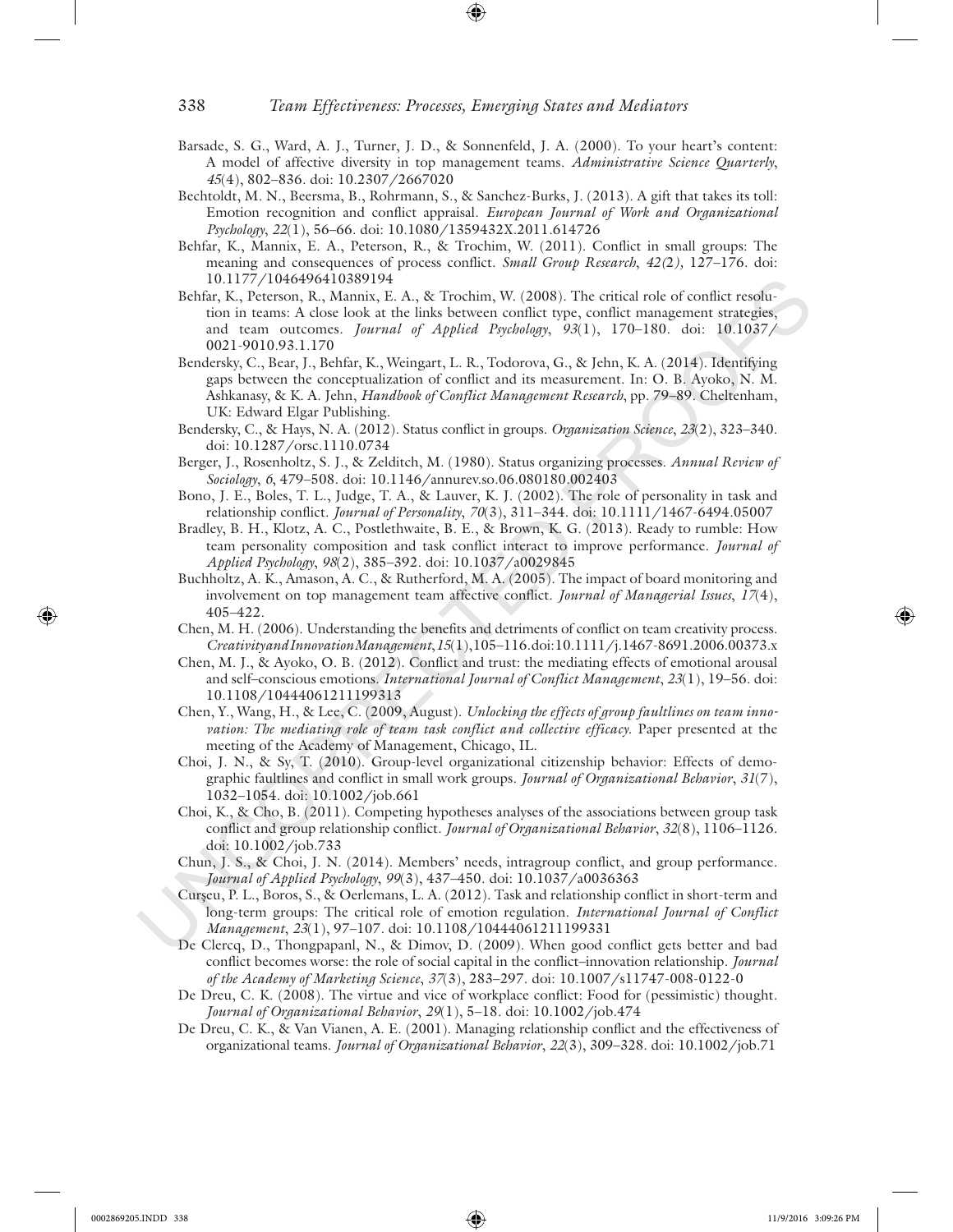- De Dreu, C. K. W. & Weingart, L. R. (2003). Task versus relationship conflict, team performance, and team member satisfaction: A meta–analysis. *Journal of Applied Psychology*, *88*(4), 741–749. doi: 10.1037/0021‐9010.88.4.741
- De Wit, F., Greer, L.L., & Jehn, K.A. (2012). The paradox of intragroup conflict: A meta–analysis. *Journal of Applied Psychology*, *97*(2), 360–390. doi: 10.1037/a0024844
- De Wit, F. R., Jehn, K. A., & Scheepers, D. (2013). Task conflict, information processing, and decision‐making: The damaging effect of relationship conflict. *Organizational Behavior and Human Decision Processes*, *122*(2), 177–189. doi: 10.1016/j.obhdp.2013.07.002
- DeChurch, L. A., Hamilton, K. L., & Haas, C. (2007). Effects of conflict management strategies on perceptions of intragroup conflict. *Group Dynamics: Theory, Research, and Practice*, *11*(1), 66–78. doi: 10.1037/1089‐2699.11.1.66
- DeChurch, L. A., & Marks, M. A. (2001). Maximizing the benefits of task conflict: The role of conflict management. *International Journal of Conflict Management*, *12*(1), 4–22. doi: 10.1108/eb022847
- DeChurch, L. A., Mesmer‐Magnus, J. R., & Doty, D. (2013). Moving beyond relationship and task conflict: Toward a process‐state perspective. *Journal of Applied Psychology*, *98*(4), 559. doi: 10.1037/a0032896
- DeRue, D. S., & Ashford, S. J. (2010). Who will lead and who will follow? A social process of leadership identity construction in organizations. *Academy of Management Review*, *35*(4), 627–647. doi: 10.5465/AMR.2010.53503267
- Duffy, M. K., Shaw, J. D., & Stark, E. M. (2000). Performance and satisfaction in conflicted interdependent groups: when and how does self‐esteem make a difference? *Academy of Management Journal*, *43*(4), 772–782. doi: 10.2307/1556367
- Dunning, D., Meyerowitz, J. A., & Holzberg, A. D. (1989). Ambiguity and self‐evaluation: The role of idiosyncratic trait definitions in self‐serving assessments of ability. *Journal of Personality and Social Psychology*, *57*(6), 1082–1090. doi: 10.1037/0022‐3514.57.6.1082
- Elron, E. (1998). Top management teams within multinational corporations: Effects of cultural heterogeneity. *Leadership Quarterly*, *8*(4), 393–412. doi: 10.1016/S1048‐9843(97)90021‐7
- Emerson, R. M. (1962). Power–dependence relations. *American Sociological Review*, *27*(1), 31–41.
- Ensley, M. D., & Pearson, A. W. (2005). An exploratory comparison of the behavioral dynamics of top management teams in family and nonfamily new ventures: Cohesion, conflict, potency, and consensus. *Entrepreneurship Theory and Practice*, *29*(3), 267–284. doi: 10.1111/ j.1540‐6520.2005.00082.x DeCharch, L.A., Hamilton, K.L., & Hams, C. (2007). Effects of conflict management strategies<br>of exceptions of interactions of interactions of the CoRE (California). The Charch is a conflict temperature of the conflict man
	- Fairchild, J., & Hunter, S. T. (2014). "We've Got Creative Differences": The effects of task conflict and participative safety on team creative performance. *The Journal of Creative Behavior*, *48*(1), 64–87. doi: 10.1002/jocb.41
	- Fast, N. J., Halevy, N., & Galinsky, A. D. (2012). The destructive nature of power without status. *Journal of Experimental Social Psychology*, *48*(1), 391–394. doi: 10.1016/j.jesp.2011.07.013
	- Fiske, S. T., Cuddy, A. J. C., Glick, P., & Xu, J. (2002). A model of (often mixed) stereotype content: Competence and warmth respectively follow from perceived status and competition. *Journal of Personality and Social Psychology*, *82*(6), 878–902. doi: 10.1037/0022‐3514.82.6.878
	- Foschi, M. (2000). Double standards for competence: Theory and research. *Annual Review of Sociology*, *26*, 21–42. doi: 10.1146/annurev.soc.26.1.21
	- Friedkin, N. E. (1999). Choice shift and group polarization. *American Sociological Review*, *64*(6), 856–875.
	- Gelfand, M. J., Nishii, L. H., Holcombe, K. M., Dyer, N., Ohbuchi, K. I., & Fukuno, M. (2001). Cultural influences on cognitive representations of conflict: interpretations of conflict episodes in the United States and Japan. *Journal of Applied Psychology*, *86*(6), 1059. doi: 10.1037/ 0021‐9010.86.6.1059
	- Goldhamer, H., & Shils, E. A. (1939). Types of power and status. *American Journal of Sociology*, *45*(2), 171–182.
	- Goncalo, J. A., Polman, E., & Maslach, C. (2010). Can confidence come too soon? Collective efficacy, conflict and group performance over time. *Organizational Behavior and Human Decision Processes*, *113*(1), 13–24. doi: 10.1016/j.obhdp.2010.05.001

⊕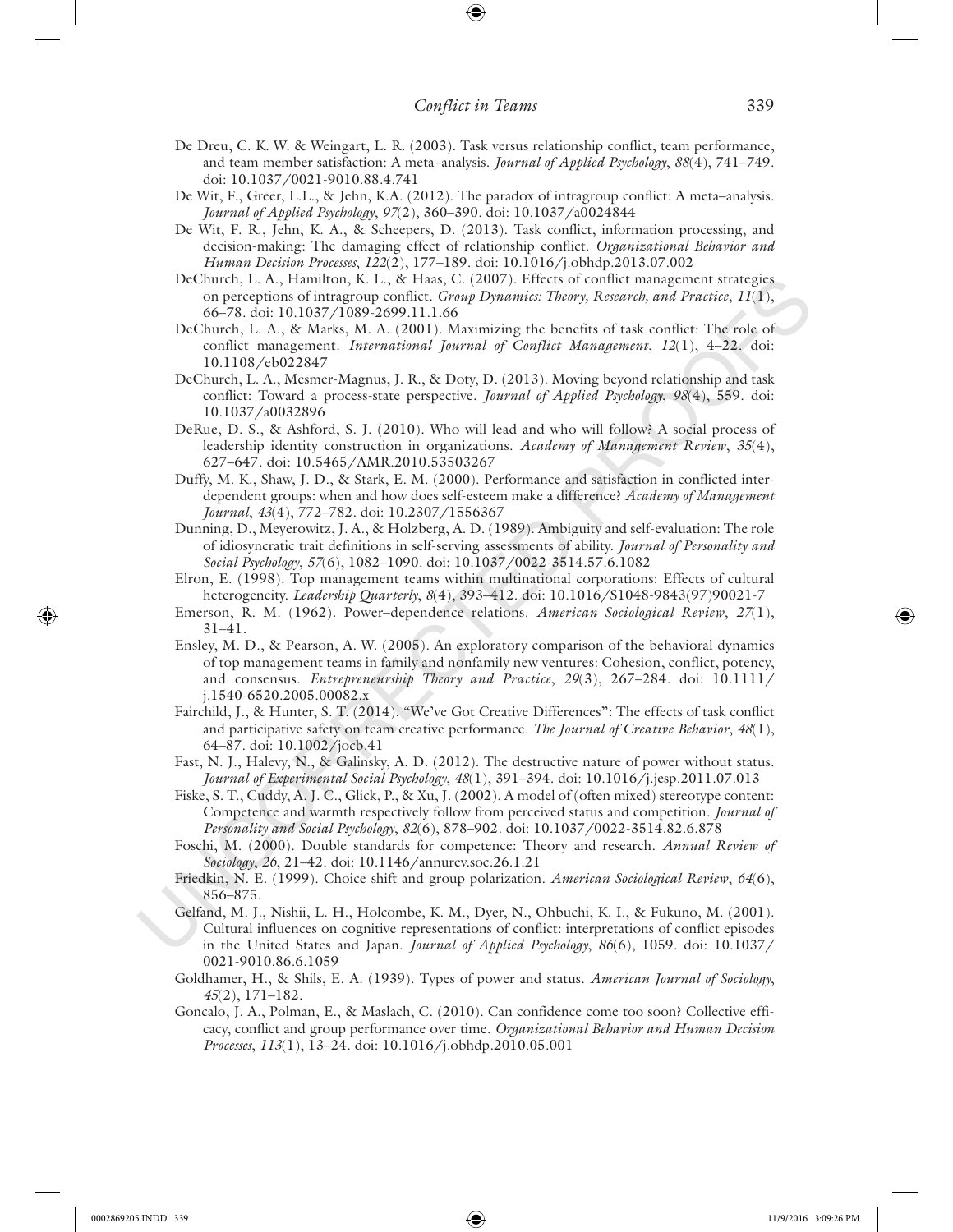- Gould, R. V. (2003). *Collision of wills: How ambiguity about social rank breeds conflict*. Chicago, IL: University of Chicago Press.
- Greer, L. L. (2012). Cohesion: then and now. *Small Group Research*, *43*, 655–661. doi: 10.1177/1046496412461532
- Greer, L. L. (2014). Power in teams: Effects of team power structures on team conflict and team outcomes. In: O. B. Ayoko, N. M. Ashkanasy, & K. A. Jehn, *Handbook of Conflict Management Research*, pp. 93–108. Cheltenham, UK: Edward Elgar Publishing.
- Greer, L. L., & Bendersky, C. (2013). Power and Status in Conflict and Negotiation Research: Introduction to the Special Issue. *Negotiation and Conflict Management Research*, *6*(4), 239–252. doi: 10.1111/ncmr.12021
- Greer, L. L., Caruso, H. M., & Jehn, K. A. (2011). The bigger they are, the harder they fall: Linking team power, team conflict, and performance. *Organizational Behavior and Human Decision Processes*, *116*(1), 116–128. doi: 10.1016/j.obhdp.2011.03.005 Introduction to the Special stock. Negativistic and Conflict Monogramu Recearch, 6(45), 239-252<br>
Ger, L. Carnas, H. M. & H. Carna, K. A. (2011). The bigget they are the hard they fall Linking<br>
Theorem, L. H. Carnas, H. M.
	- Greer, L. L., & Jehn, K. A. (2007). The pivotal role of negative affect in understanding the effects of process conflict on group performance. *Research on Managing Groups and Teams*, *10* , 21–43.
	- Greer, L. L., Jehn, K. A., & Mannix, E. A. (2008). Conflict transformation a longitudinal investigation of the relationships between different types of intragroup conflict and the moderating role of conflict resolution. *Small Group Research*, *39*(3), 278–302. doi: 10.1177/1046496408317793
	- Greer, L. L., & van Kleef, G. A. (2010). Equality versus differentiation: The effects of power dispersion on group interaction. *Journal of Applied Psychology*, *95*(6), 1032–1044. doi: 10.1037/ a0020373
	- Griffith, J. A., Connelly, S., & Thiel, C. E. (2014). Emotion regulation and intragroup conflict: when more distracted minds prevail. *International Journal of Conflict Management*, *25*(2), 148–170. doi: 10.1108/IJCMA‐04‐2012‐0036
	- Groysberg, B., Polzer, J. T., & Elfenbein, H. A. (2011). Too many cooks spoil the broth: How high-status individuals decrease group effectiveness. *Organization Science*, 22(3), 722–737. doi: 10.1287/orsc.1100.0547
	- Hamilton, K., Shih, S., Tesler, R., & Mohammed, S. (2014). Team mental models and intragroup conflict. In: O. B. Ayoko, N. M. Ashkanasy, & K. A. Jehn, *Handbook of Conflict Management Research*, pp. 239–253. Cheltenham, UK: Edward Elgar Publishing.
	- Hargadon, A., & Sutton, R. I. (1997). Technology brokering and innovation in a product development firm. *Administrative Science Quarterly*, *42*(4), 716–749. doi: 10.2307/2393655
	- Heine, S. J., & Lehman, D. R. (1997). The cultural construction of self-enhancement: An examination of group‐serving biases. *Journal of Personality and Social Psychology*, *72*, 1268–1283. doi: 10.1037/0033‐295X.106.4.766
	- Hinds, P. J., & Mortensen, M. (2005). Understanding conflict in geographically distributed teams: The moderating effects of shared identity, shared context, and spontaneous communication. *Organization Science*, *16*(3), 290–307. doi: 10.1287/orsc.1050.0122
	- Hobman, E. V., Bordia, P., Irmer, B., & Chang, A. (2002). The expression of conflict in computer‐ mediated and face‐to‐face groups. *Small Group Research*, *33*(4), 439–465. doi: 0.1177/ 104649640203300403
	- Huang, J. C. (2010). Unbundling task conflict and relationship conflict: The moderating role of team goal orientation and conflict management. *International Journal of Conflict Management*, *21*(3), 334–355. doi: 10.1108/10444061011063207
	- Jamieson, J. P., Valdesolo, P., & Peters, B. J. (2014). Sympathy for the devil? The physiological and psychological effects of being an agent (and target) of dissent during intragroup conflict. *Journal of Experimental Social Psychology*, *55*, 221–227. doi: 10.1016/j.jesp.2014.07.011
	- Jehn, K. A. (1994). Enhancing effectiveness: An investigation of advantages and disadvantages of value–based intragroup conflict. *International Journal of Conflict Management*, *5*(3), 223–238. doi: 10.1108/eb022744
	- Jehn, K. A. (1995). A multimethod examination of the benefits and detriments of intragroup conflict. *Administrative Science Quarterly*, *40*(2), 256–282. doi: 10.2307/2393638
	- Jehn, K. A. (1997). A qualitative analysis of conflict types and dimensions in organizational groups. *Administrative Science Quarterly*, *42*(3), 530–557. doi: 10.2307/2393737

⊕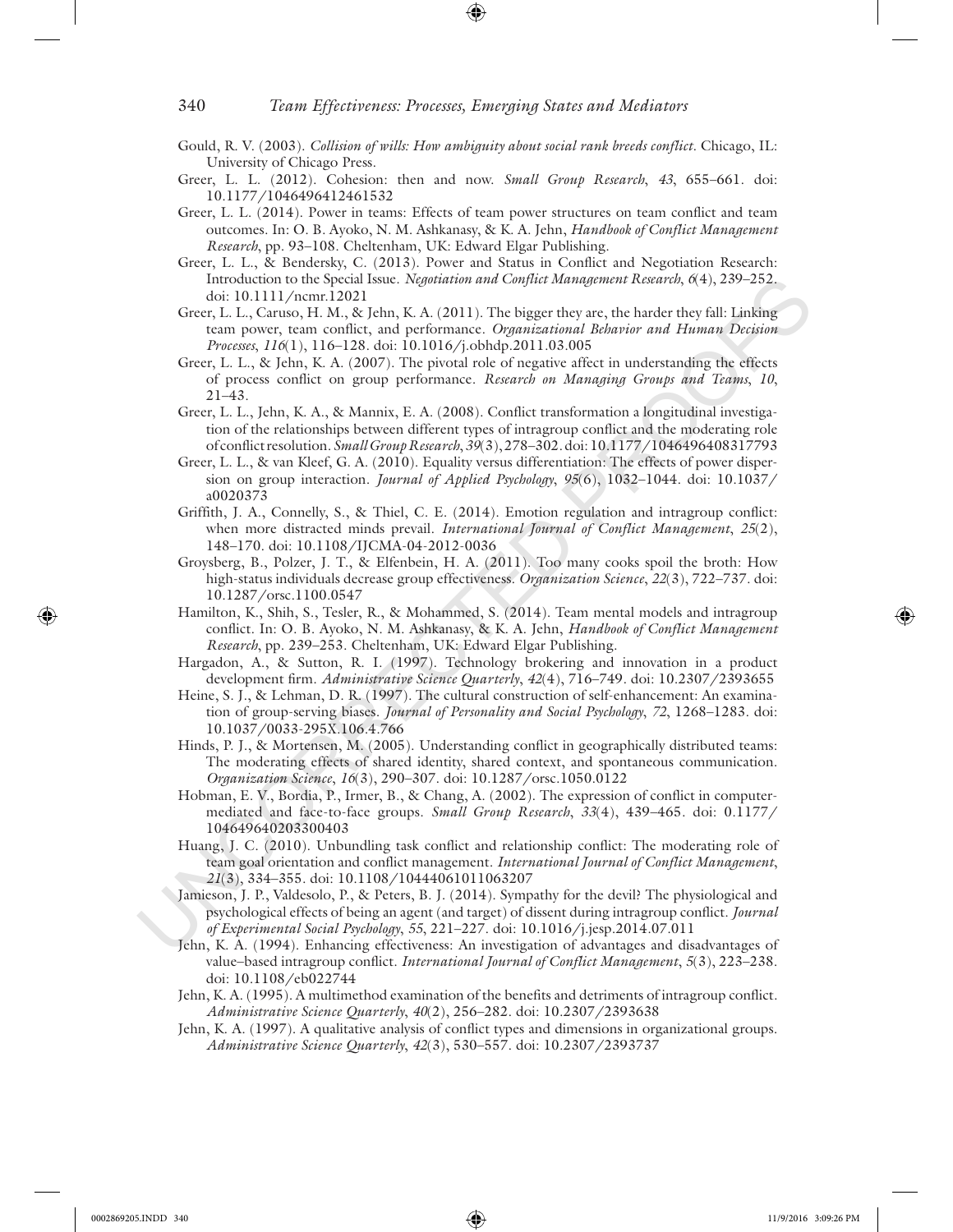⊕

- Jehn, K. A., Chadwick, C., & Thatcher, S. M. (1997). To agree or not to agree: The effects of value congruence, individual demographic dissimilarity, and conflict on workgroup outcomes. *International Journal of Conflict Management*, *8*(4), 287–305. doi: 10.1108/eb022799
- Jehn, K. A., & Chatman, J. (2000). The influence of proportional and perceptual conflict composition on team performance. *International Journal of Conflict Management*, *11*, 56–73. doi: 10.1108/eb022835
- Jehn, K. A., Greer, L., Levine, S., & Szulanski, G. (2008). The effects of conflict types, dimensions, and emergent states on group outcomes. *Group Decision and Negotiation*, *17*(6), 465–495. doi: 10.1007/s10726‐008‐9107‐0
- Jehn, K. A., Greer, L. L., & Rupert, J. (2008). Diversity, conflict and their consequences. In A. P. Brief (Ed.), *Diversity at Work*. Cambridge, UK: Cambridge University Press.
- Jehn, K. A., & Mannix, E. A. (2001). The dynamic nature of conflict: A longitudinal study of intragroup conflict and group performance. *Academy of Management Journal*, *44*(2), 238–251. doi: 10.2307/3069453
- Jehn, K. A., Northcraft, G. B., & Neale, M. A. (1999). Why differences make a difference: A field study of diversity, conflict and performance in workgroups. *Administrative Science Quarterly*, *44*(4), 741–763. doi: 10.2307/2667054 10.1007/s107526-068-1007-1078. (2008). Diversity, conflict and their consequences. In A. P. beling that the Ralph Core and propusation and propusation and propusation and propusation and propusation and propusation and pr
	- Jehn, K., Rispens, S., Jonsen, K., & Greer, L. (2013). Conflict contagion: a temporal perspective on the development of conflict within teams. *International Journal of Conflict Management*, *24*(4), 352–373.
	- Jehn, K. A., Rispens, S., & Thatcher, S. B. (2010). The effects of conflict asymmetry on work group and individual outcomes. *Academy of Management Journal*, *53(*3*)*. 596–616. doi: 10.5465/ AMJ.2010.51468978
	- Kerwin, S., & Doherty, A. (2012). An investigation of the conflict triggering process in intercollegiate athletic departments. *Journal of Sport Management*, *26*(3), 224–236.
	- Korsgaard, M. A., Jeong, S. S., Mahony, D. M., & Pitariu, A. H. (2008). A multilevel view of intragroup conflict. *Journal of Management*, *34*(6), 1222–1252. doi: 10.1177/0149206308325124
	- Korsgaard, M. A., Ployhart, R. E., & Ulrich, M. D. (2014). The emergence of intragroup conflict: Variations in conflict configurations. In: O. B. Ayoko, N. M. Ashkanasy, & K. A. Jehn, *Handbook of Conflict Management Research*, pp. 51–65. Cheltenham, UK: Edward Elgar Publishing.
	- Kruger, J., & Dunning, D. (1999). Unskilled and unaware of it: How difficulties in recognizing one's own incompetence lead to inflated self‐assessments. *Journal of Personality and Social Psychology*, *77*, 1121–1134. doi: 10.1037/0022‐3514.77.6.1121
	- Kurtzberg, T. R., & Mueller, J. S. (2005). The influence of daily conflict on perceptions of creativity: A longitudinal study. *International Journal of Conflict Management*, *16*(4), 335–353.
	- Lau, D. C., & Murnighan, J. K. (2005). Interactions within groups and subgroups: The effects of demographic faultlines. *Academy of Management Journal*, *48*(4), 645–659. doi: 10.5465/ AMJ.2005.17843943
	- Li, J., & Hambrick, D. C. (2005). Factional groups: A new vantage on demographic faultlines, conflict, and disintegration in work teams. *Academy of Management Journal*, *48*(5), 794–813. doi: 10.5465/AMJ.2005.18803923
	- Loch, C. H., Huberman, B. A., & Stout, S. (2000). Status competition and performance in work groups. *Journal of Economic Behavior & Organization*, *43*(1), 35–55. doi: 10.1016/ S0167‐2681(00)00107‐4
	- Marr, J., & Thau, S. (2013). Falling from great (and not so great) heights: How initial status position influences performance after status loss. *Academy of Management Journal*, *57*(1), 223–248. doi: 10.5465/amj.2011.0909
	- Martínez‐Moreno, E., González‐Navarro, P., Zornoza, A., & Ripoll, P. (2009). Relationship, task and process conflicts on team performance: The moderating role of communication media. *International Journal of Conflict Management*, *20* (3), 251–268. doi: 10.1108/ 10444060910974876
	- Martínez‐Moreno, E., Zornoza, A., González‐Navarro, P., & Thompson, L. F. (2012). Investigating face-to-face and virtual teamwork over time: When does early task conflict trigger relationship conflict? *Group Dynamics: Theory, Research, and Practice*, *16*(3), 159–171. doi: 10.1037/ a0029569

◈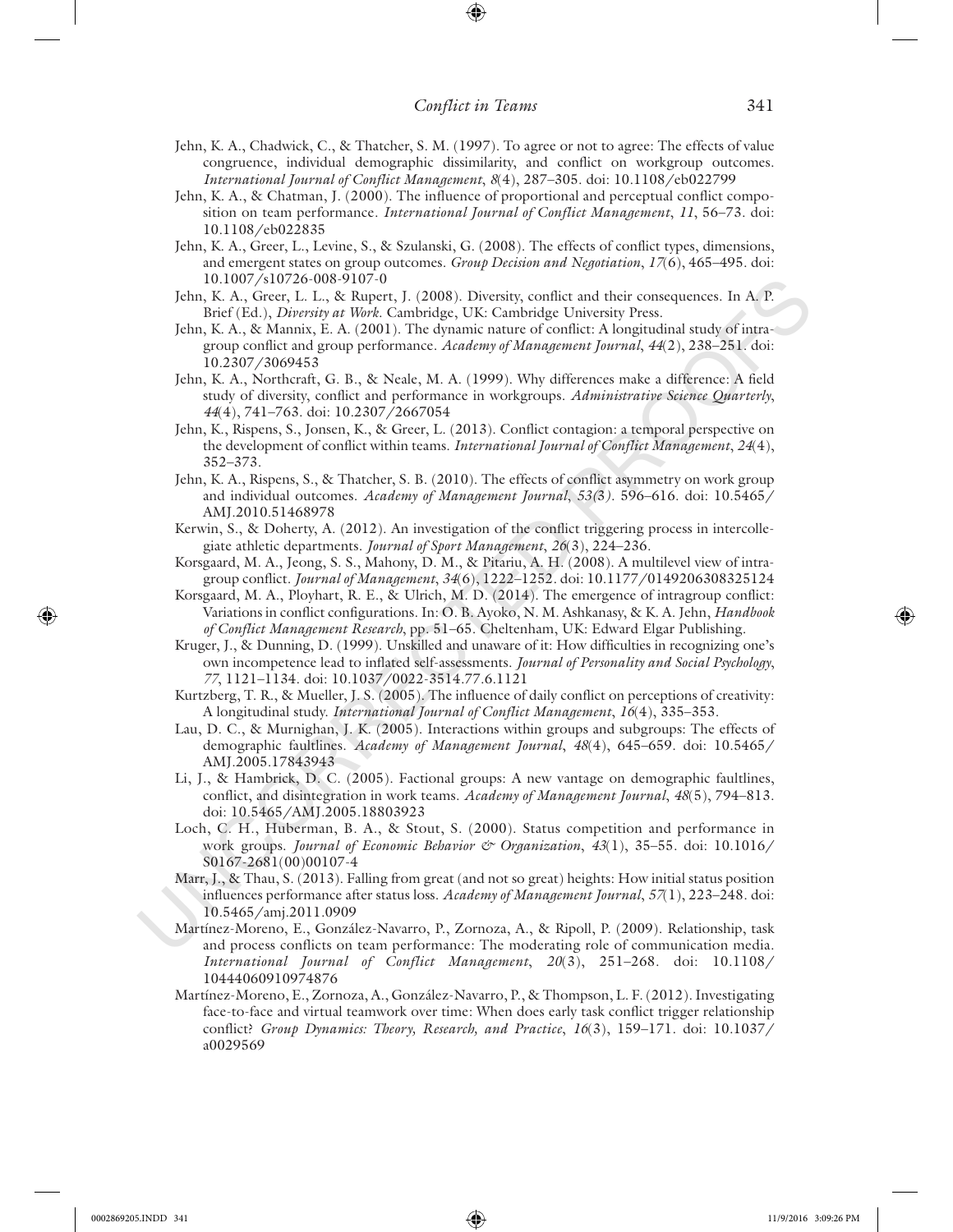- Matsuo, M. (2006). Customer orientation, conflict, and innovativeness in Japanese sales departments. *Journal of Business Research*, *59*(2), 242–250. doi: 10.1016/j.jbusres.2005.06.002
- Meier, L. L., Gross, S., Spector, P. E., & Semmer, N. K. (2013). Relationship and task conflict at work: Interactive short-term effects on angry mood and somatic complaints. *Journal of Occupational Health Psychology*, *18*(2), 144–156. doi: 10.1037/a0032090
- Mohammed, S., & Angell, L. C. (2004). Surface‐ and deep‐level diversity in workgroups: examining the moderating effects of team orientation and team process on relationship conflict. *Journal of Organizational Behavior*, *25*(8), 1015–1039. doi: 10.1002/job.293
- Mooney, A. C., Holahan, P. J., & Amason, A. C. (2007). Don't take it personally: Exploring cognitive conflict as a mediator of affective conflict. *Journal of Management Studies*, *44*(5), 733–758. doi: 10.1111/j.1467–6486.2006.00674.x
- O'Neill, T. A., Allen, N. J., & Hastings, S. E. (2013). Examining the "pros" and "cons" of team conflict: A team‐level meta‐analysis of task, relationship, and process conflict. *Human Performance*, *26*(3), 236–260. doi: 10.1080/08959285.2013.795573
- Owens, D. A., & Sutton, R. I. (2001). Status contests in meetings: Negotiating the informal order. In: M. E. Turner (Ed.), *Groups at work: Advances in theory and research* (pp. 299–316). Hillsdale, NJ: Lawrence Erlbaum.
- Paletz, S. B., Schunn, C. D., & Kim, K. H. (2011). Intragroup Conflict Under the Microscope: Micro‐Conflicts in Naturalistic Team Discussions. *Negotiation and Conflict Management Research*, *4*(4), 314–351. doi: 10.1111/j.1750.4716.2011.00085.x
- Paletz, S. B., Schunn, C. D., & Kim, K. H. (2013). The interplay of conflict and analogy in multidisciplinary teams. *Cognition*, *126*(1), 1–19. doi: 10.1016/j.cognition.2012.07.020
- Passos, A. M., & Caetano, A. (2005). Exploring the effects of intragroup conflict and past performance feedback on team effectiveness. *Journal of Managerial Psychology*, *20*(3/4), 231–244. doi: 10.1108/ 02683940510589028
- Pearsall, M. J., Ellis, A. P., & Evans, J. M. (2008). Unlocking the effects of gender faultlines on team creativity: Is activation the key? *Journal of Applied Psychology*, *93*(1), 225–234. doi: 10.1037/0021‐9010.93.1.225
- Pelled, L. H. (1996). Demographic diversity, conflict, and work group outcomes: An intervening process theory. *Organization Science*, *7*(6), 615–631. doi: 10.1287/orsc.7.6.615
- Pelled, L. H., Eisenhardt, K. M., & Xin, K. R. (1999). Exploring the black box: An analysis of work group diversity, conflict and performance. *Administrative Science Quarterly*, *44*(1), 1–28. doi: 10.2307/2667029
- Porath, C. L., Overbeck, J. R., & Pearson, C. M. (2008). Picking up the gauntlet: How individuals respond to status challenges. *Journal of Applied Social Psychology*, *38*(7), 1945–1980. doi: 10.1111/j.1559‐1816.2008.00375.x
- Peterson, R. S., & Behfar, K. J. (2003). The dynamic relationship between performance feed‐back, trust, and conflict in groups: A longitudinal study. *Organizational Behavior and Human Decision Processes*, *92*(1–2), 102–112. doi: 10.1016/S0749‐5978(03)00090‐6
- Pluut, H., & Curseu, P. L. (2013). Perceptions of intragroup conflict: The effect of coping strategies on conflict transformation and escalation. *Group Processes & Intergroup Relations*, *16(*4*),* 412–425. doi: 10.1177/136843021245363
- Polzer, J. T., Crisp, C. B., Jarvenpaa, S. L., & Kim, J. W. (2006). Extending the faultline model to geographically dispersed teams: How colocated subgroups can impair group functioning. *Academy of Management Journal*, *49*(4), 679–692. doi: 10.5465/AMJ.2006.22083024
- Puck, J., & Pregernig, U. (2014). The effect of task conflict and cooperation on performance of teams: Are the results similar for different task types? *European Management Journal*, *32*(6), 870–878. doi: 10.1016/j.emj.2014.03.007 Money, A. C., Holahan, P. I., & Manson, A. C. (2003). Don't take it personally Exploring (2003). The Section of the Control and Section (2003). The Section of the Control and The Control and The Control and The Control an
	- Ridgeway, C. L. & S. J. Correll. (2006). Consensus and the creation of status beliefs. *Social Forces*, *85*(1), 431–453. doi: 10.1353/sof.2006.0139
	- Rispens, S. (2012). The influence of conflict issue importance on the co-occurrence of task and relationship conflict in teams. *Applied Psychology*, *61*(3), 349–367. doi: 10.1111/j.1464‐0597.2011.0473.x
	- Ronay, R., Greenaway, K., Anicich, E. M., & Galinsky, A. D. (2012). The path to glory is paved with hierarchy: When hierarchical differentiation increases group effectiveness. *Psychological Science*, *23*(6), 669–677. doi: 10.1177/0956797611433876

⊕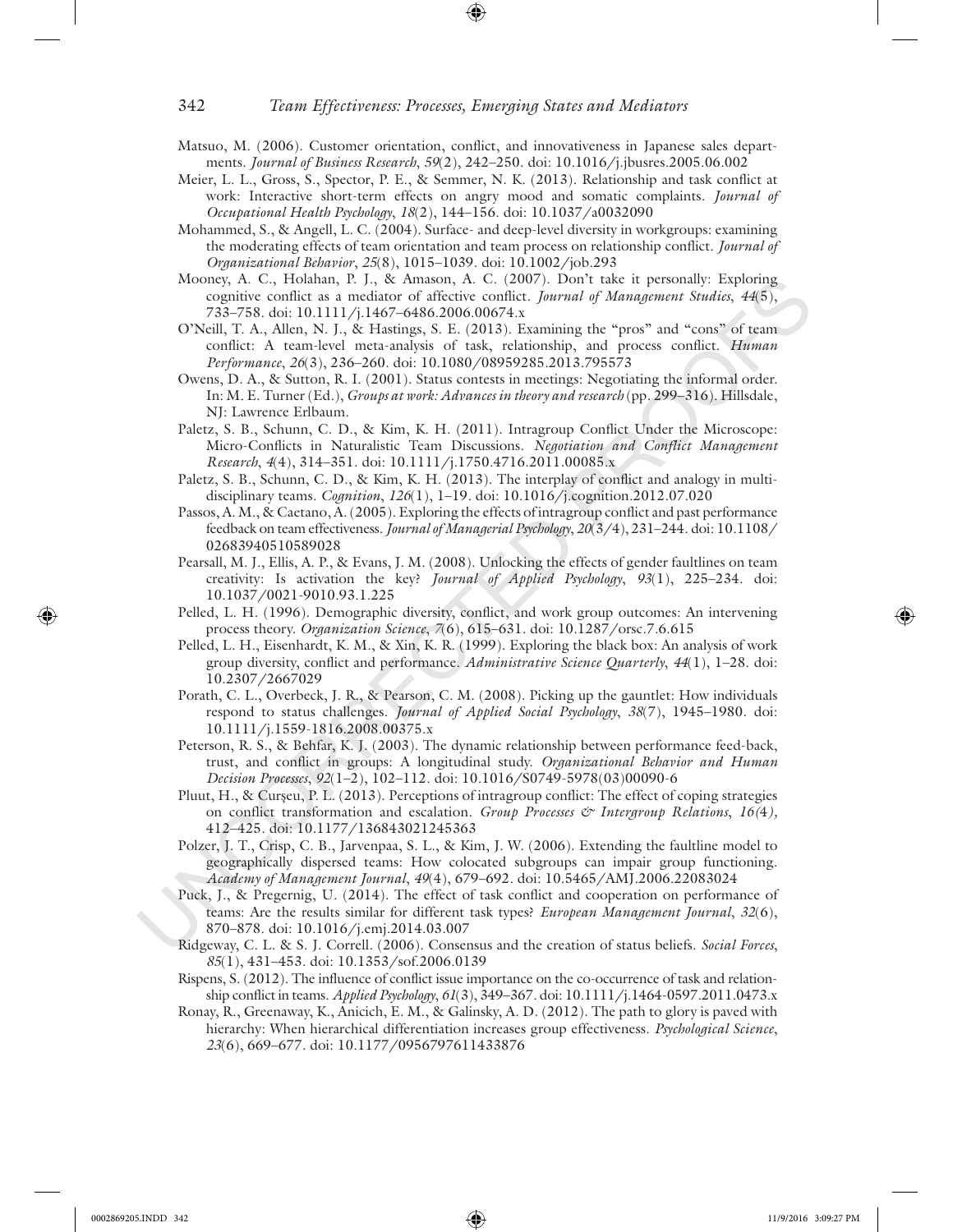⊕

- Sessa, V. I. (1996). Using perspective taking to manage conflict and affect in teams. *Journal of Applied Behavioral Science*, *32*(1), 101–115. doi: 10.1177/0021886396321007
- Shaw, J. D., Zhu, J., Duffy, M. K., Scott, K. L., Shih, H. A., & Susanto, E. (2011). A contingency model of conflict and team effectiveness. *Journal of applied psychology*, *96*(2), 391–400. doi: 10.1037/a0021340
- Simons, T. L., & Peterson, R. S. (2000). Task conflict and relationship conflict in top management teams: The pivotal role of intragroup trust. *Journal of Applied Psychology*, *85*(1), 102–111. doi: 10.1037/0021‐9010.85.1.102
- Sinha, R., Sivanthan, N., Greer, L.L., Conlon, D.E., & Edwards, J.E. (2014). *Skewed task conflict in teams*. Presented at the International Association of Conflict Management, Noordwijkerhout, The Netherlands.
- Speakman, J., & Ryals, L. (2010). A re‐evaluation of conflict theory for the management of multiple, simultaneous conflict episodes. *International Journal of Conflict Management*, *21*(2), 186–201. doi: 10.1108/10444061011037404
- Spell, C. S., Bezrukova, K., Haar, J., & Spell, C. (2011). Faultlines, fairness, and fighting: A justice perspective on conflict in diverse groups. *Small Group Research*, *42*(3), 309–340. doi: 10.1177/1046496411402359
- Strauss, A., Schatzman, L., Ehrlich, D., Bucher, R., & Sabshin, M. (1963). The hospital and its negotiated order. In: E. Freidson (Ed.), *The hospital in modern society* (pp. 147–169). New York, NY: Free Press.
- Sutton, R. I., & Hargadon, A. (1996). Brainstorming groups in context: Effectiveness in a product design firm. *Administrative Science Quarterly*, *41*(4), 685–718. doi: 10.2307/2393872
- Tekleab, A. G., Quigley, N. R., & Tesluk, P. E. (2009). A longitudinal study of team conflict, conflict management, cohesion, and team effectiveness. *Group & Organization Management*, *34*(2), 170–205. doi: 10.1177/1059601108331218
- Thatcher, S. M., Jehn, K. A., & Zanutto, E. (2003). Cracks in diversity research: The effects of diversity faultlines on conflict and performance. *Group Decision and Negotiation*, *12*(3), 217–241. doi: 10.1023/A:1023325406946
- Thatcher, S., & Patel, P. C. (2011). Demographic faultlines: a meta‐analysis of the literature. *Journal of Applied Psychology*, *96*(6), 1119–1139. doi: 10.1037/a0024167
- Tidd, S., McIntyre, H., & Friedman, R. (2004). The importance of role ambiguity and trust in conflict perception: Unpacking the task conflict to relationship conflict linkage. *International Journal of Conflict Management*, *15*(4), 364–380. doi: 10.1108/eb022918
- Tiedens, L. Z., & Fragale, A. R. (2003). Power moves: Complementarity in submissive and dominant nonverbal behavior. *Journal of Personality and Social Psychology*, *84*(3), 558–568. doi: 10.1037/0022‐3514.84.3.558
- Tiedens, L. Z., Unzueta, M. M., & Young, M. J. (2007). The desire for hierarchy? The motivated perception of dominance complementarity in task partners. *Journal of Personality and Social Psychology*, *93*(3), 402–414. doi: 10.1037/0022‐3514.93.3.402
- van den Berg, W., Curseu, P. L., & Meeus, M. T. (2014). Emotion regulation and conflict transformation in multi‐team systems. *International Journal of Conflict Management*, *25*(2), 171–188. doi: 10.1108/IJCMA‐05‐2012‐0038
- Vodosek, M. (2007). Intragroup conflict as a mediator between cultural diversity and work group outcomes. *International Journal of Conflict Management*, *18*(4), 345–375. doi: 10.1108/10444060710833469
- Weingart, L., Behfar, K., Bendersky, C., Todorova, G., & Jehn, K. (2014). The direction and oppositional intensity of conflict expression. *Academy of Management Review*, in press. doi: 10.5465/ amr.2013.0124 Sink, R, Swamtan, N, Groot, LL-, Coloon, D.E., & Elayearls, B. (2014). Stevent and another process contains the conflict strangement, Noordwijkerhoot, The Nederlands, 1. (2010). A re-ordination of conflict rheory for the
	- Xie, X. Y., & Luan, K. (2014). When business becomes personal: The catalyst implication of subgroup perception underlying the co-occurrence of task and relationship conflict. *Group Dynamics: Theory, Research, and Practice*, *18*(1), 87. doi: 10.1037/a0035689
	- Yang, J., & Mossholder, K. W. (2004). Decoupling task and relationship conflict: The role of intragroup emotional processing. *Journal of Organizational Behavior*, *25*(5), 589–605. doi: 10.1002/job.258

⊕